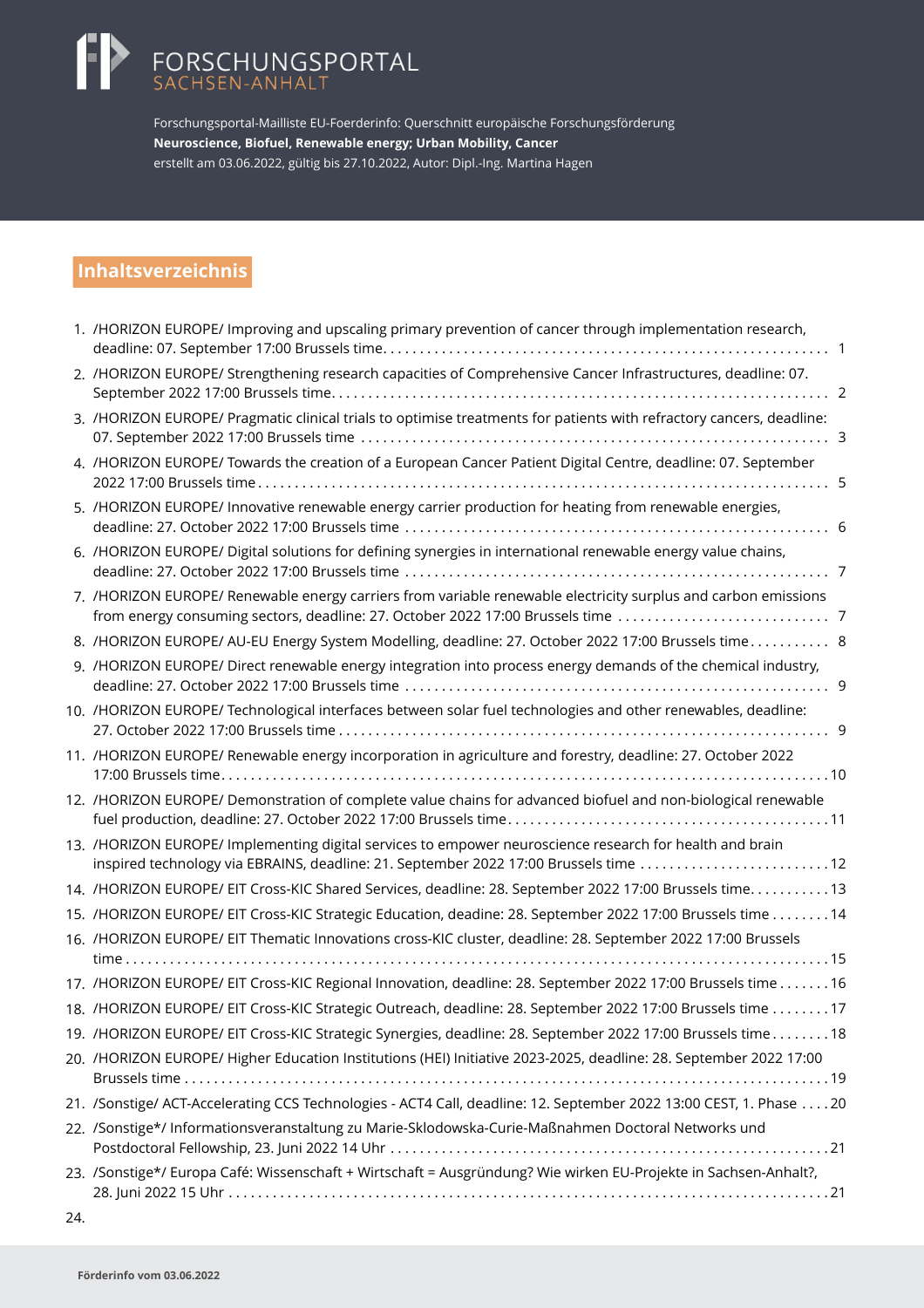

[/Sonstige/ Contact Research Funding Advice of the Otto von Guericke University Magdeburg](#page-22-0) . . . . . . . . . . . . . . . . . 22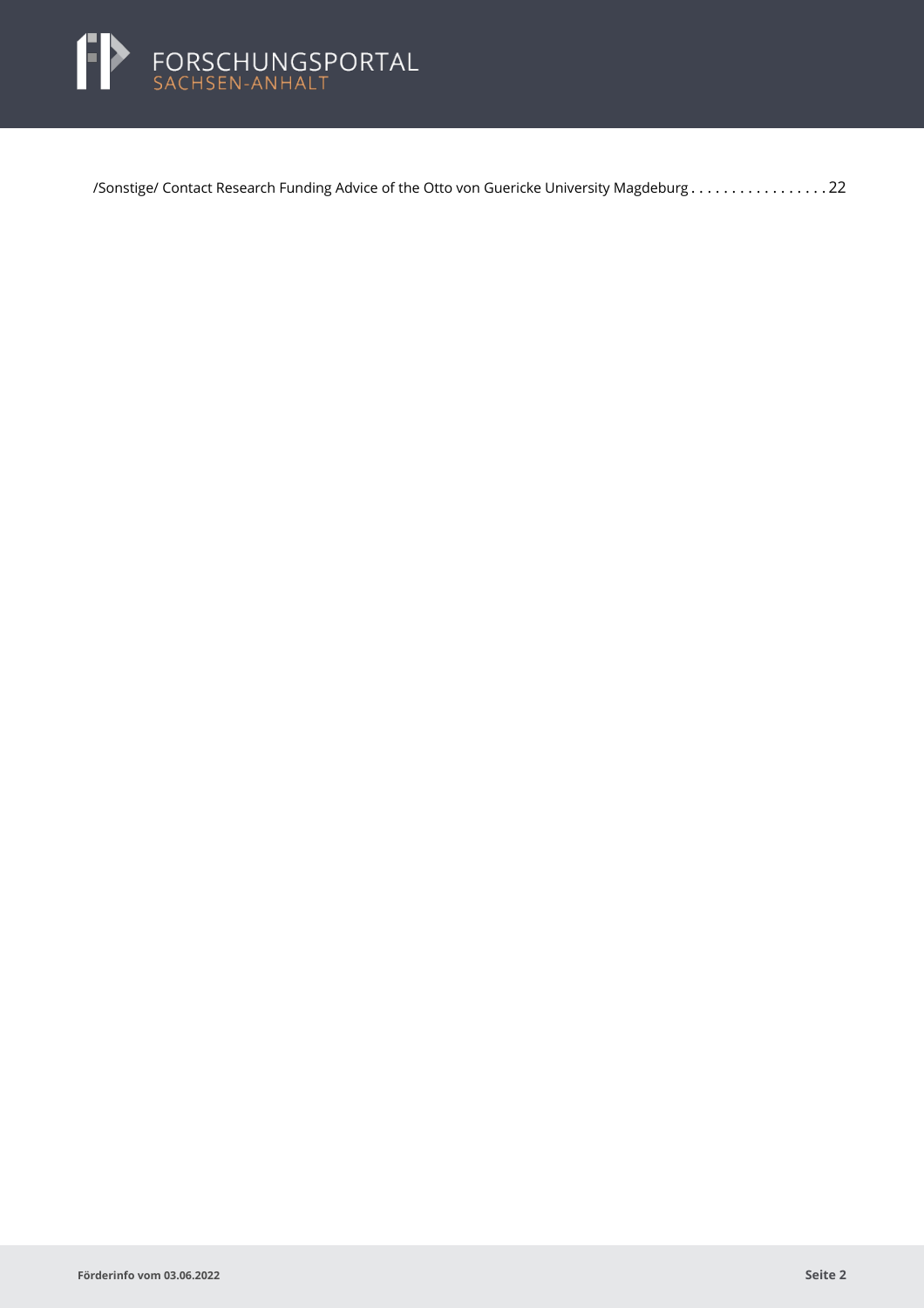<span id="page-2-0"></span>

### **Inhalte**

#### **1. /HORIZON EUROPE\*/ Improving and upscaling primary prevention of cancer through implementation research, deadline: 07. September 17:00 Brussels time**

Investments are needed to establish, scale-up or improve primary cancer prevention programmes. The barriers that prevent their uptake and effective implementation should be identified and addressed. Also, primary cancer prevention programmes should be tailored to the particular needs of the target populations, taking into account socio-economic, cultural and geographical conditions. Digital tools and datasets may be considered where needed.

Proposals should address all of the following:

- Focus on implementation and upscaling of evidence-based primary cancer prevention interventions, at local, regional or national level, addressing known risk or protective factors and determinants. Proposals should clearly justify and describe the existing evidence supporting the chosen intervention, including evidence of cost-effectiveness and affordability, across health or other sectors.

- As effective prevention includes behavioural change, due consideration should be given to the factors that facilitate or impede behavioural change.

- Identify and address the bottlenecks and barriers that might influence uptake and implementation of cancer prevention programmes in accessible, affordable and equitable ways, and their impact in a defined public health context.

- Provide evidence and recommendations to inform policy and decision-makers and propose a pathway to integrate the intervention into local, regional or national health systems, policies and practices.

- Applicants are required to co-create with relevant stakeholders, including representatives of citizens, people at risk of cancer, patients, survivors, health practitioners, payers, and policymakers in the design and conduct of research and evaluation of its outcomes. Such partners will be integral to the success and sustainability of the programme and it is essential that they are engaged early in the definition of problems and barriers.

- Proposals should align with commitments or planned commitments at a regional or country level to implement evidence-based interventions. Researchers should collaborate closely with responsible authorities. The latter should provide the interventions and the financial means.

- Approaches, methodologies and frameworks used should be specific to implementation science, and based on appropriate outcomes, such as feasibility, acceptability, sustainability, uptake and cost effectiveness.

- The design of the proposed interventions should take the gender dimension and ethics into account, and contribute to reducing health inequalities.

- The organisational and resource requirements (data, digital tools, personnel and financing) necessary for the implementation of the intervention must be described, tracked and evaluated in detail. The research and system-wide scientific monitoring should allow future users (researchers, healthcare providers, policy makers, and the public) to review the step-by-step, partial outcomes of the intervention, thus facilitating a wider adoption of these practices. The appropriate contextual, financial and political-economic analyses should be provided.

Clinical trials and translational research are not within the scope of this topic.

This topic requires the effective contribution of social sciences and humanities (SSH) disciplines and the involvement of SSH experts, institutions as well as the inclusion of relevant SSH expertise, in order to produce meaningful and significant effects enhancing the societal impact of the related research activities. Applicants should demonstrate awareness of relevant projects on implementation research in primary cancer prevention. Successful applicants will be asked to liaise with these different initiatives where applicable, with the Commission acting as a facilitator. Where applicable, funded actions should make use of resources made available by the Knowledge Centre on Cancer.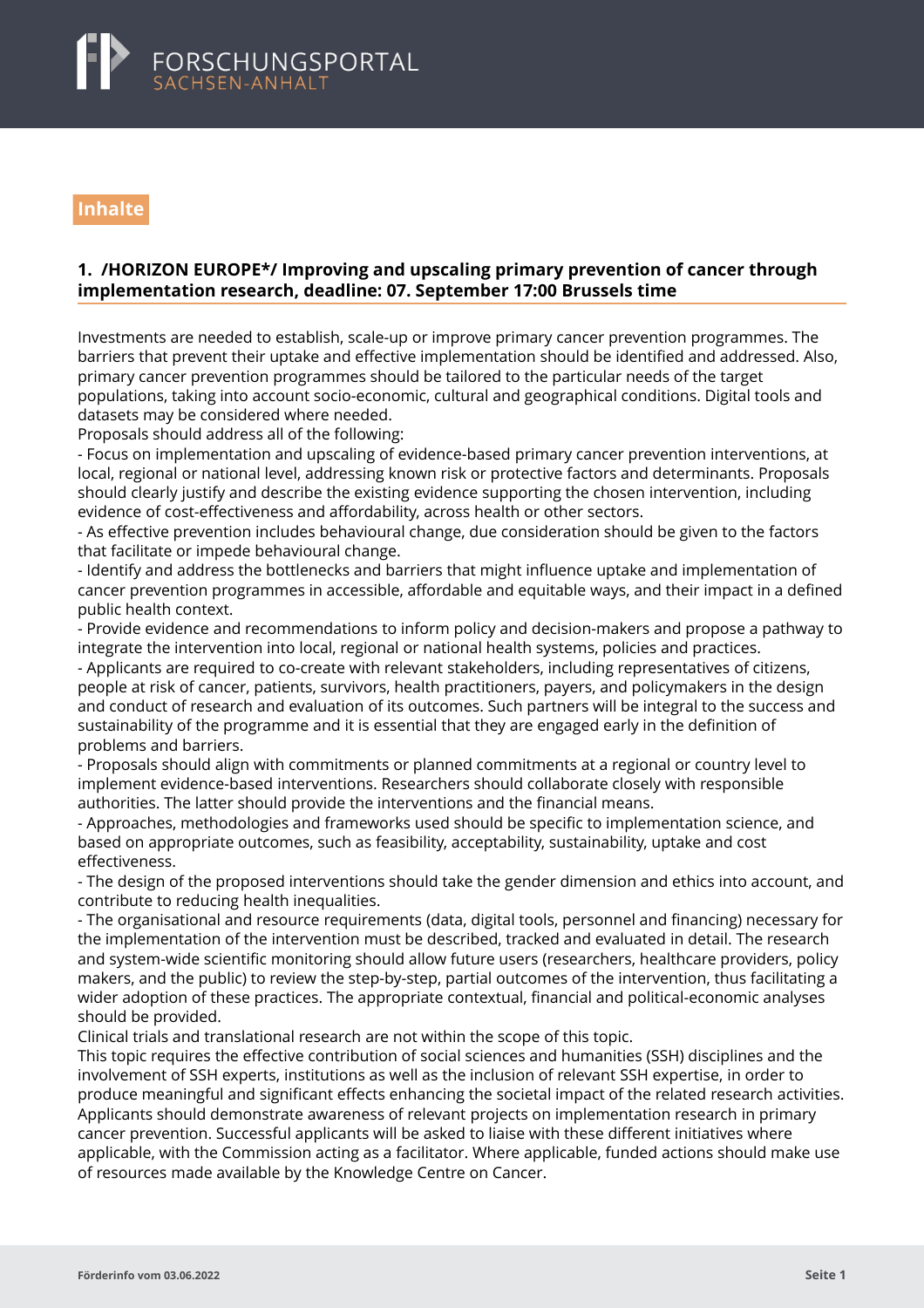<span id="page-3-0"></span>

Furthermore, all projects funded under this topic are strongly encouraged to participate in networking and joint activities with other ongoing projects under the mission on cancer and other cancer relevant projects, as appropriate. These networking and joint activities could, for example, involve the participation in joint workshops, the exchange of knowledge, the development and adoption of best practices, or joint communication activities. This could also involve networking and joint activities with projects funded under other clusters and pillars of Horizon Europe, or other EU programmes, as appropriate. The Commission may facilitate Mission-specific coordination through future actions. Therefore, proposals should include a budget for the attendance to regular joint meetings and may consider covering the costs of any other potential joint activities without the prerequisite to detail concrete joint activities at this stage. The details of these joint activities will be defined during the grant agreement preparation phase and project duration. In this regard, the Commission will take on the role of facilitator for networking and exchanges, including with relevant initiatives and stakeholders, if appropriate. Further Information:

https://ec.europa.eu/info/funding-tenders/opportunities/portal/screen/opportunities/topic-details

/horizon-miss-2022-cancer-01-01:callCode=null:freeTextSearchKeyword=:matchWholeText=true;typeCodes=1:status s=1;statusCodes=31094502;programmePeriod=2021%20-%202027;programCcm2ld=43108390;programDivisionCoo de=null;focusAreaCode=null;destination=null;mission=null;geographicalZonesCode=null;programmeDivisionProspe sionProspect=null;startDateLte=null;startDateGte=null;crossCuttingPriorityCode=null;cpvCode=null;performanceOf performanceOfDelivery=null;sortQuery=startDate;orderBy=asc;onlyTenders=false;topicListKey=topicSearchTablePa archTablePageState

#### **2. /HORIZON EUROPE\*/ Strengthening research capacities of Comprehensive Cancer Infrastructures, deadline: 07. September 2022 17:00 Brussels time**

Building inter alia on the work carried out in several joint actions, the work of organisations in the area of accreditation and certification, the work that will be carried out under the Europe's Beating Cancer Plan, as well as existing and potential future mappings, a capacity-building programme should be set up for Member States and several Associated Countries in the EU network of Comprehensive Cancer Centres, to be established through the Europe's Beating Cancer Plan, in order to help them develop or further improve digital, research & innovation-related capacities of future or existing Comprehensive Cancer Infrastructures.

Proposals should address all of the following:

- The capacity-building programme should be organised over the course of three years, with at least one training session taking place in each Member State and those Associated Countries in the EU network of Comprehensive Cancer Centres, to be established through the Europe's Beating Cancer Plan. In the planning of the capacity-building programme, sufficient time should be allocated to ensure proper follow-up and implementation of the recommendations provided to the participating countries.

- Each training session shall be tailored to the needs of the participating country. These needs shall be identified and discussed with the participating country prior to the session. This concerns in particular the required participants / stakeholder groups, duly reflecting health and research system specificities.

- The capacity-building programme should start in countries with no existing Comprehensive Cancer Infrastructure, followed by those with some existing Comprehensive Cancer Infrastructures but needing substantial improvement, and then support the further development of Comprehensive Cancer Infrastructures in countries with an already established system.

- The training sessions shall consist of balanced theoretical and practical parts, including simulations, case studies, group exercises, mutual learning exercises and on-the-spot visits (when possible) to gather practical experience.

- At the end of each training session, a report shall be produced indicating the areas identified for improvement and suggesting recommendations and a follow-up for the participating country. This should include information on available EU (funding) instruments as well as any other suitable sources of support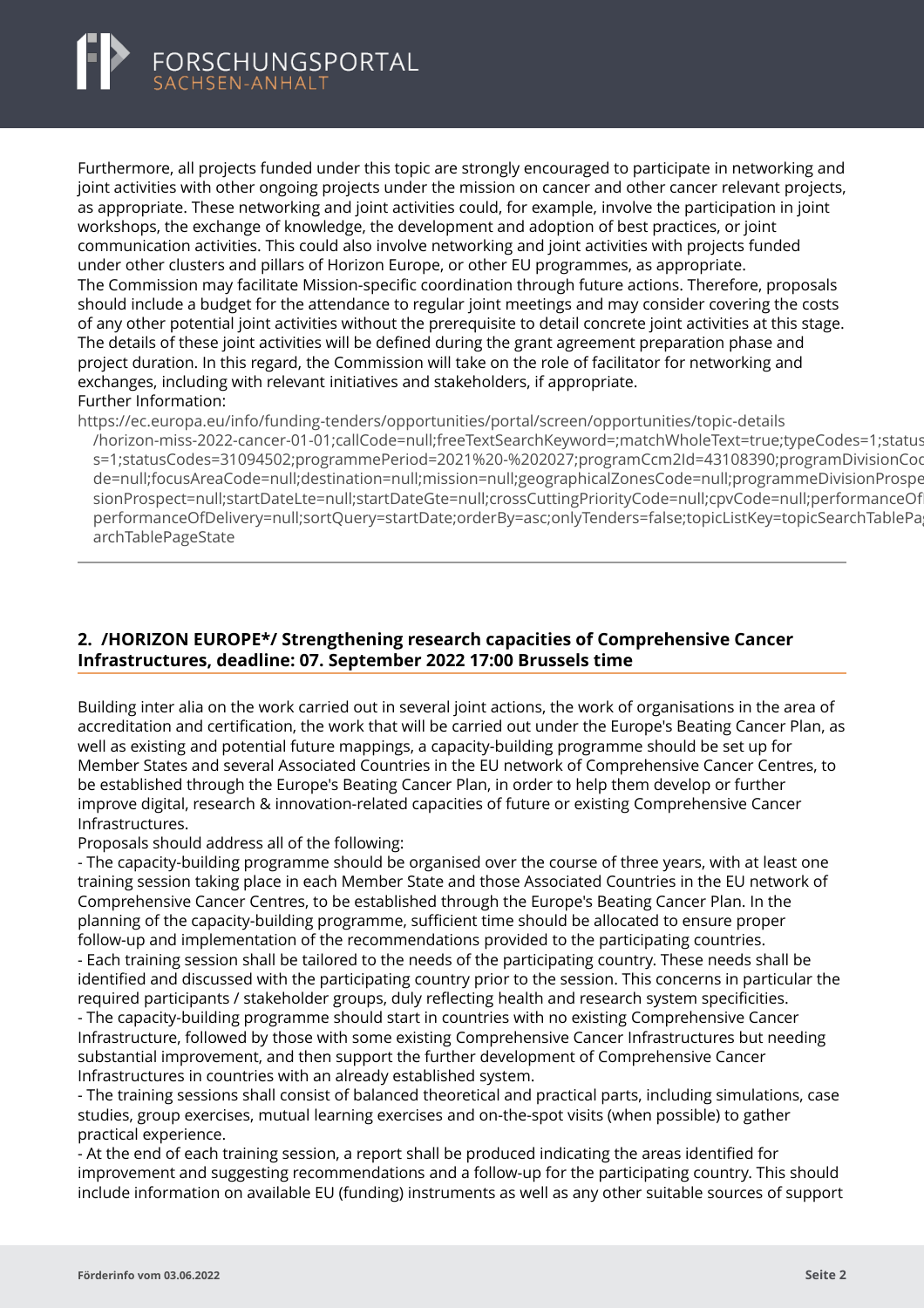## <span id="page-4-0"></span>FORSCHUNGSPORTAL

for the areas identified for improvement.

- After the initial session, the project should provide an on-demand support service to the participating country(ies) to ensure proper follow-up and support for the implementation of the recommendations provided.

- Proposals should consider, as part of this follow-up, to invite the country to participate to a supplementary and more focused session. The possibility of a twinning activity with another country which is more advanced on the areas identified for improvement should be explored as part of this follow-up.

- Proposals should consider including the following areas of development or improvement of future or existing Comprehensive Cancer Infrastructures in their capacity building activities:

- Enhanced involvement in and quality of scientific research, including development and participation to clinical trials and epidemiological studies (e.g., clinical trial design, process of trial approval, ethical aspects, recruitment, staffing and training requirements including digital skills, organisational aspects, regulatory requirements, core facilities, patient participation and empowerment (in the planning and implementation of patient-oriented cancer research);

- Better integration between research and care programmes;

- Improvement of patient care pathways and integrated care;
- Development and use of indicators (e.g., quality, outcomes) and registries;
- Implementation of quality assurance and related standards;
- Support in accreditation and certification;

- Networking capacities (within and across Member States), including through improvement of data exchange capacities (e.g., interoperability and data protection related aspects);

- Gender-related aspects (with respect to representation in research and career pathways and any other relevant aspects).

- At the end of the capacity-building programme, an overall report shall be produced, highlighting transferable best practices and lessons learned from the capacity-building programme and the support provided.

Due consideration should be given to other relevant EU-funded initiatives. This capacity-building programme should be built and conducted in full synergy and complementarity with the actions foreseen under the Europe's Beating Cancer Plan, with the Commission acting as a facilitator.

The funded action should build upon resources made available by the Knowledge Centre on Cancer. Further Information:

https://ec.europa.eu/info/funding-tenders/opportunities/portal/screen/opportunities/topic-details

[/horizon-miss-2022-cancer-01-02;callCode=null;freeTextSearchKeyword=;matchWholeText=true;typeCode](https://ec.europa.eu/info/funding-tenders/opportunities/portal/screen/opportunities/topic-details/horizon-miss-2022-cancer-01-02;callCode=null;freeTextSearchKeyword=;matchWholeText=true;typeCodes=1;statusCodes=31094502;programmePeriod=2021%20-%202027;programCcm2Id=43108390;programDivisionCode=null;focusAreaCode=null;destination=null;mission=null;geographicalZonesCode=null;programmeDivisionProspect=null;startDateLte=null;startDateGte=null;crossCuttingPriorityCode=null;cpvCode=null;performanceOfDelivery=null;sortQuery=startDate;orderBy=asc;onlyTenders=false;topicListKey=topicSearchTablePageState)s=1;statusCodes=31094502;programmePeriod=2021%20-%202027;programCcm2Id=43108390;programDivisionCo s=1;statusCodes=31094502;programmePeriod=2021%20-%202027;programCcm2ld=43108390;programDivisionCoo de=null;focusAreaCode=null;destination=null;mission=null;geographicalZonesCode=null;programmeDivisionProspe sionProspect=null;startDateLte=null;startDateGte=null;crossCuttingPriorityCode=null;cpvCode=null;performanceOf performanceOfDelivery=null;sortQuery=startDate;orderBy=asc;onlyTenders=false;topicListKey=topicSearchTablePa archTablePageState

#### **3. /HORIZON EUROPE\*/ Pragmatic clinical trials to optimise treatments for patients with refractory cancers, deadline: 07. September 2022 17:00 Brussels time**

While cancer research and innovation have generated novel treatment options, cancer patients across Europe need access to more effective and patient-centred interventions which keep up with increasing demands in a complex and fragmented oncology healthcare landscape with spiralling healthcare costs. Furthermore, the COVID-19 pandemic with its detrimental impact on cancer control has demonstrated the need for different clinical trial designs with fewer inclusion and exclusion criteria that would allow evaluation of real-world effectiveness driving better and more affordable treatment solutions that are widely accessible across EU regions, Member States and Associated Countries.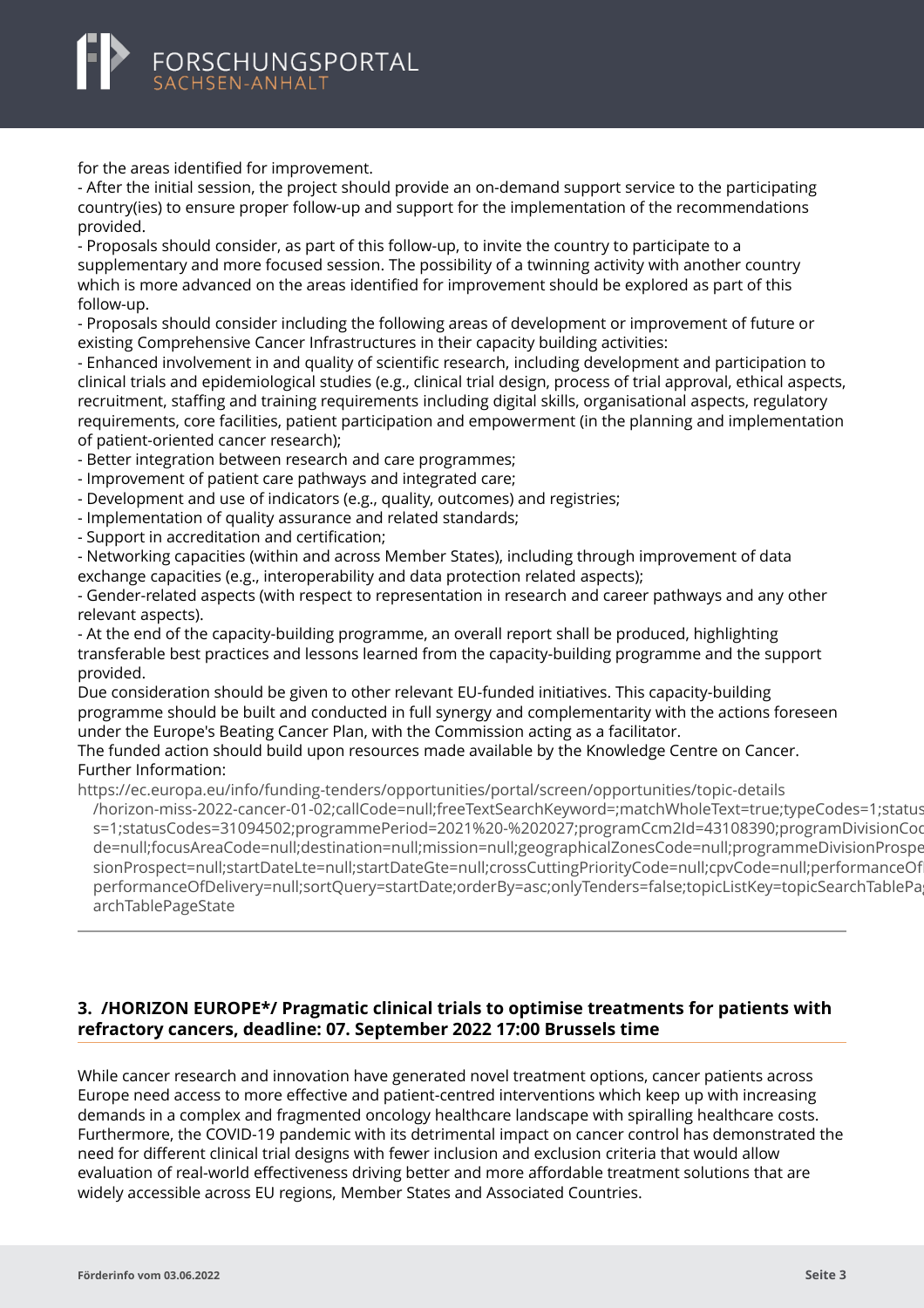# FORSCHUNGSPORTAL

Pragmatic clinical trials focus on choosing between care options. Pragmatic trials evaluate effectiveness, the effect of treatment in routine (real-world) clinical practice. Some examples include treatment versus active surveillance in patient management, combination of treatment interventions, determination of optimal dose and dose schedule, de-escalation of treatment intervention, comparative effectiveness of different treatment interventions.

Proposals under this topic should aim for delivering results that direct, tailor towards and contribute to all of the following expected outcomes:

- Cancer patients and their caregivers will have access to optimised and affordable treatment interventions that increase their quality of life, across EU regions, Member States and Associated Countries;

- Healthcare professionals and academia will generate clinical evidence, by evaluating effectiveness in randomised or cluster-randomised academic investigator-initiated pragmatic clinical trials, how to best perform and deploy evidence-based treatment interventions that improve outcomes in real life for routine healthcare, including quality of life, for cancer patients who often present with co-morbidities;

- National healthcare providers, policymakers and authorities in EU Regions, Member States and Associated Countries will have the evidence to implement optimised and affordable treatments in their healthcare systems, including in everyday medical practice.

Proposals should address all of the following:

- Design and conduct randomised or cluster-randomised academic investigator-initiated pragmatic clinical trials to deliver effective and evidence-based treatment interventions for implementation by healthcare systems at the level of local communities, EU Regions, Member States and Associated Countries, taking into account socio-economic and biological stratification, such as biology of the disease, gender, cancer stage, and age.

- The chosen treatment intervention(s) should be adapted to the particular needs of the target population and to the specificities of the provision of care at local, regional, or national level, duly reflecting the diversity across Member States and Associated Countries. Furthermore, affordability and accessibility should be taken into account.

- The successful proposals will address treatment interventions for patients with refractory cancers (cancers with a 5-year overall survival of less than 50% from time of diagnosis) at any stage of the disease, for any cancer subtype, in any age group or part of society.

- The successful proposals should clearly justify and describe the evidence supporting the chosen treatment intervention.

- The primary and secondary endpoints of the pragmatic clinical trial should target overall survival, patient-preferred clinical benefit, patient-reported outcomes and quality of life issues considered important by and for cancer patients and their caregivers. Such endpoints should be defined together with patients and their caregivers through research models that use open knowledge, (social) innovation systems and support end-user engagement (e.g. living labs).

- Implementers of pragmatic clinical trials and trial results should include physicians, academia, patients and their caregivers, patient representatives, payers, charities and foundations, research organisations, civil society, regional and national research and innovation organisations, and health authorities.

- Successful pragmatic clinical trials, including their analyses, should be completed within 5 years after the start of the project. Translational research is not within the scope of this topic.

- In all instances, sex- and gender-related issues must be taken into account. All data should be disaggregated by sex, gender, age and other relevant variables, such as by measures of socio-economic status.

This topic requires the effective contribution of social sciences and humanities (SSH) disciplines and the involvement of SSH experts, institutions as well as the inclusion of relevant SSH expertise, in order to produce meaningful and significant effects enhancing the societal impact of the related research activities. Further Information: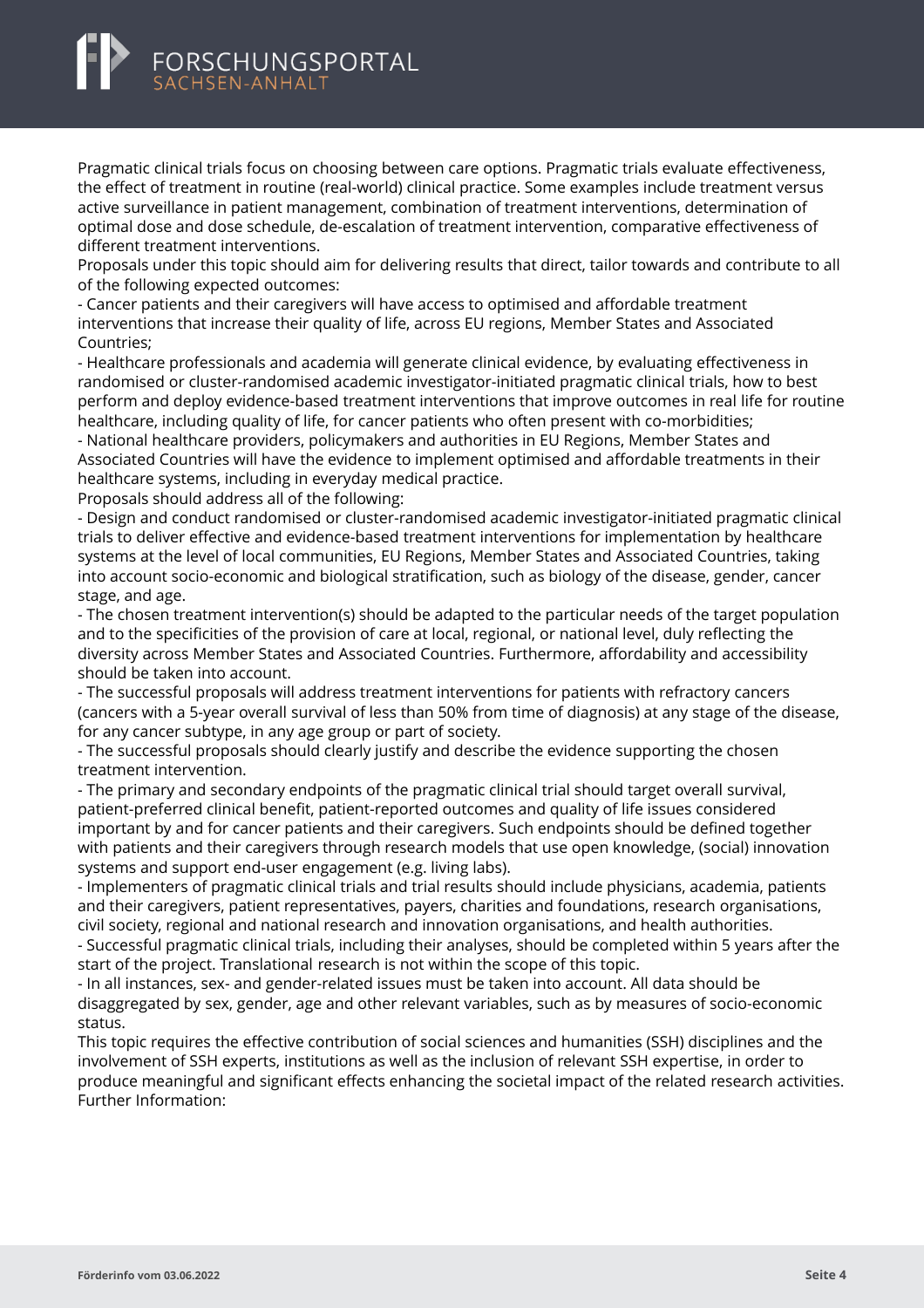<span id="page-6-0"></span>

https://ec.europa.eu/info/funding-tenders/opportunities/portal/screen/opportunities/topic-details [/horizon-miss-2022-cancer-01-03;callCode=null;freeTextSearchKeyword=;matchWholeText=true;typeCode](https://ec.europa.eu/info/funding-tenders/opportunities/portal/screen/opportunities/topic-details/horizon-miss-2022-cancer-01-03;callCode=null;freeTextSearchKeyword=;matchWholeText=true;typeCodes=1;statusCodes=31094502;programmePeriod=2021%20-%202027;programCcm2Id=43108390;programDivisionCode=null;focusAreaCode=null;destination=null;mission=null;geographicalZonesCode=null;programmeDivisionProspect=null;startDateLte=null;startDateGte=null;crossCuttingPriorityCode=null;cpvCode=null;performanceOfDelivery=null;sortQuery=startDate;orderBy=asc;onlyTenders=false;topicListKey=topicSearchTablePageState)s=1;status s=1;statusCodes=31094502;programmePeriod=2021%20-%202027;programCcm2Id=43108390;programDivisionCoo de=null:focusAreaCode=null:destination=null:mission=null:geographicalZonesCode=null:programmeDivisionProspe sionProspect=null;startDateLte=null;startDateGte=null;crossCuttingPriorityCode=null;cpvCode=null;performanceOf performanceOfDelivery=null;sortQuery=startDate;orderBy=asc;onlyTenders=false;topicListKey=topicSearchTablePa archTablePageState

#### **4. /HORIZON EUROPE\*/ Towards the creation of a European Cancer Patient Digital Centre, deadline: 07. September 2022 17:00 Brussels time**

Patient-controlled health data networks in Europe show a high level of heterogeneity with regard to the involvement of EU Member States, as well as the types and interoperability of collected data, organisation and governance of data storage, its access and security, and the possibility to reuse data for research purposes.

Proposals should address the existing challenges and develop a roadmap towards the creation of the ECPDC as a virtual, federated network of national infrastructures of patient-controlled health data ('national or regional nodes'), taking into account synergies with the future UNCAN.eu platform, integrated within a larger European network of infrastructures, to which each Member State should have a single access portal.

The proposals should draw on existing expertise at the EU and national level and on EU- and Member State/Associated Country-tailored procedures for access, use and re-use of patient data. Moreover, synergies with the European Network of Cancer Registries should be established to ensure the ECPDC will create an ecosystem on knowledge of cancer. It could also include a call centre function.

In particular, proposals should take account of the results of a recently launched call on a pilot project for an EU infrastructure ecosystem for the secondary use of health data for research, policy-making and regulatory purposes, the future EU legislation on European Health Data Space (EHDS), the future Cancer Survivor Smart-Card, the cancer use case under the 1+Million Genomes initiative (1+MG), the Cancer Imaging Initiative as well as the European Open Science Cloud. Successful applicants will be asked to liaise with these different initiatives where applicable, with the Commission acting as a facilitator. Accordingly, proposals should cover all of the following activities:

- Actively engage and facilitate assessment of relevant existing patient-controlled health data networks at the EU and Member State/Associated Country level, to assess how the ECPDC will integrate and interact with existing national care pathways and the IT systems. A multidisciplinary team, including also users such as patients, care professionals and researchers, should be involved in the development of the proposed federated network.

- Develop a roadmap outlining the necessary intermediate steps towards the creation of the federated network of national health data infrastructures, including technical requirements, governance aspects and timelines.

- Design and perform a testing phase of the network before its release, allowing the adjustment of its tools/functionalities, validate the proposed approach and inform on how it could be scaled and sustained. - Analyse and provide solutions for extraction of health data, e.g. from the electronic health records, genomic databases (e.g. 1+MG), the Cancer Imaging Initiative and the future Cancer Survivor Smart-Card. Data protection rules should be taken into account.

- Analyse and provide solutions for cross-border transfer of personal data and options to access and store patient data, taking into account the eIDAS, GDPR, other EU and national legislations, and the integration of the ECPDC within the European Health Data Space.

- Establish robust communication and effective information exchange between diverse actors such as cancer patients and survivors, formal and informal caregivers, policy makers and researchers.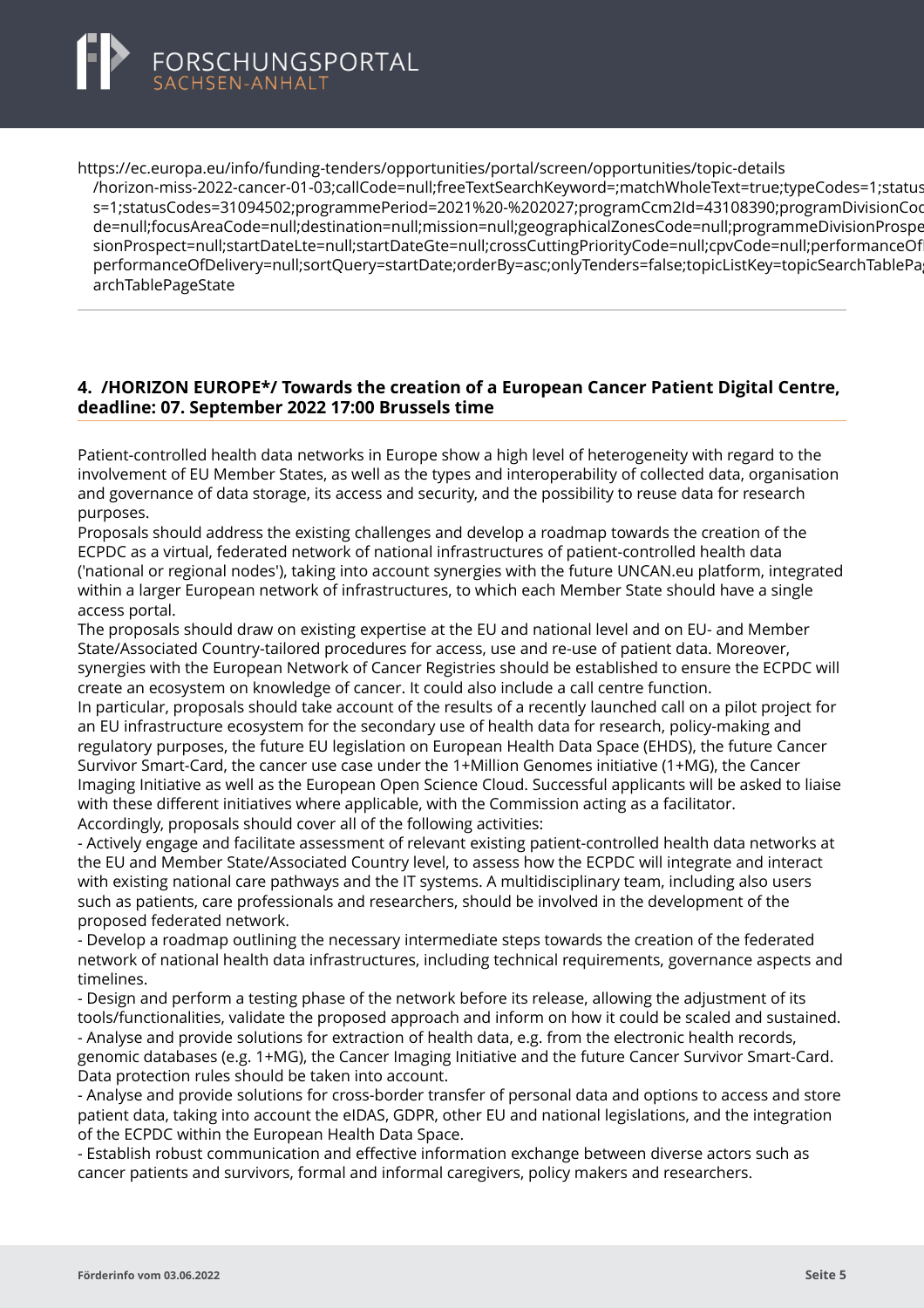<span id="page-7-0"></span>The funded actions should build upon resources made available by the Knowledge Centre on Cancer, and complement actions under the Europe's Beating Cancer Plan, including the Cancer Imaging Initiative, and the future European Health Data Space.

#### Further Information:

https://ec.europa.eu/info/funding-tenders/opportunities/portal/screen/opportunities/topic-details

[/horizon-miss-2022-cancer-01-04;callCode=null;freeTextSearchKeyword=;matchWholeText=true;typeCode](https://ec.europa.eu/info/funding-tenders/opportunities/portal/screen/opportunities/topic-details/horizon-miss-2022-cancer-01-04;callCode=null;freeTextSearchKeyword=;matchWholeText=true;typeCodes=1;statusCodes=31094502;programmePeriod=2021%20-%202027;programCcm2Id=43108390;programDivisionCode=null;focusAreaCode=null;destination=null;mission=null;geographicalZonesCode=null;programmeDivisionProspect=null;startDateLte=null;startDateGte=null;crossCuttingPriorityCode=null;cpvCode=null;performanceOfDelivery=null;sortQuery=startDate;orderBy=asc;onlyTenders=false;topicListKey=topicSearchTablePageState)s=1;statusCodes=31094502;programmePeriod=2021%20-%202027;programCcm2Id=43108390;programDivisionCo s=1;statusCodes=31094502;programmePeriod=2021%20-%202027;programCcm2ld=43108390;programDivisionCoo de=null;focusAreaCode=null;destination=null;mission=null;geographicalZonesCode=null;programmeDivisionProspe sionProspect=null;startDateLte=null;startDateGte=null;crossCuttingPriorityCode=null;cpvCode=null;performanceOf performanceOfDelivery=null;sortQuery=startDate;orderBy=asc;onlyTenders=false;topicListKey=topicSearchTablePa archTablePageState

#### **5. /HORIZON EUROPE\*/ Innovative renewable energy carrier production for heating from renewable energies, deadline: 27. October 2022 17:00 Brussels time**

This Destination includes activities targeting a sustainable, secure and competitive energy supply. In line with the scope of cluster 5, this includes activities in the areas of renewable energy; energy system, grids and storage; as well as Carbon Capture, Utilization and Storage (CCUS).

The transition of the energy system will rely on reducing the overall energy demand and making the energy supply side climate neutral. R&I actions will help to make the energy supply side cleaner, more secure, and competitive by boosting cost performance and reliability of a broad portfolio of renewable energy solutions, in line with societal needs and preferences. Furthermore, R&I activities will underpin the modernisation of the energy networks to support energy system integration, including the progressive electrification of demand side sectors (buildings, mobility, industry) and integration of other climate neutral, renewable energy carriers, such as clean hydrogen. Innovative energy storage solutions (including chemical, mechanical, electrical and thermal storage) are a key element of such energy system and R&I actions will advance their technological readiness for industrial-scale and domestic applications. Carbon Capture, Utilisation and Storage (CCUS) is a CO2 emission abatement option that holds great potential and R&I actions will accelerate the development of CCUS in electricity generation and industry applications. This Destination contributes to the following Strategic Plan's Key Strategic Orientations (KSO):

- C: Making Europe the first digitally enabled circular, climate-neutral and sustainable economy through the transformation of its mobility, energy, construction and production systems;

- A: Promoting an open strategic autonomy 'Open strategic autonomy' refers to the term 'strategic autonomy while preserving an open economy', as reflected in the conclusions of the European Council 1 - 2 October 2020 by leading the development of key digital, enabling and emerging technologies, sectors and value chains to accelerate and steer the digital and green transitions through human-centred technologies and innovations;

It covers the following impact areas:

- Industrial leadership in key and emerging technologies that work for people

- Affordable and clean energy.

The expected impact, in line with the Strategic Plan, is to contribute to "More efficient, clean, sustainable, secure and competitive energy supply through new solutions for smart grids and energy systems based on more performant renewable energy solutions", notably through

Fostering European global leadership in affordable, secure and sustainable renewable energy technologies and services by improving their competitiveness in global value chains and their position in growth markets, notably through the diversification of the renewable services and technology portfolio (more detailed information below). Ensuring cost-effective uninterrupted and affordable supply of energy to households and industries in a scenario of high penetration of variable renewables and other new low carbon energy supply. This includes more efficient approaches to managing smart and cyber-secure energy grids and optimisation the interaction between producers, consumers, networks, infrastructures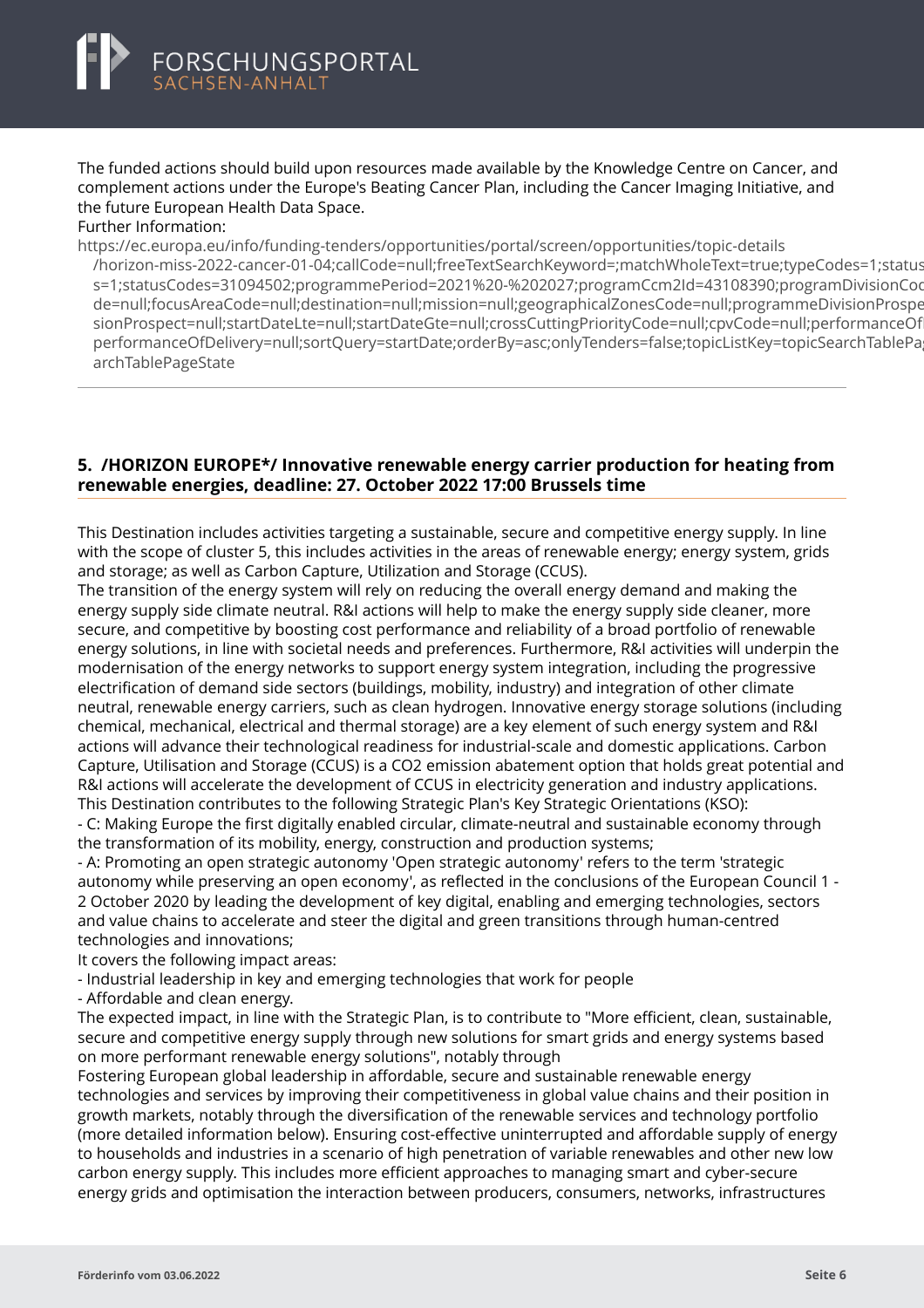<span id="page-8-0"></span>and vectors (more detailed information below). Accelerating the development of Carbon Capture, Use and Storage (CCUS) as a CO2 emission mitigation option in electricity generation and industry applications (including also conversion of CO2 to products).

#### Further Information:

https://ec.europa.eu/info/funding-tenders/opportunities/portal/screen/opportunities/topic-details

[/horizon-cl5-2022-d3-02-03;callCode=null;freeTextSearchKeyword=;matchWholeText=true;typeCodes=1;s](https://ec.europa.eu/info/funding-tenders/opportunities/portal/screen/opportunities/topic-details/horizon-cl5-2022-d3-02-03;callCode=null;freeTextSearchKeyword=;matchWholeText=true;typeCodes=1;statusCodes=31094502;programmePeriod=2021%20-%202027;programCcm2Id=43108390;programDivisionCode=null;focusAreaCode=null;destination=null;mission=null;geographicalZonesCode=null;programmeDivisionProspect=null;startDateLte=null;startDateGte=null;crossCuttingPriorityCode=null;cpvCode=null;performanceOfDelivery=null;sortQuery=startDate;orderBy=asc;onlyTenders=false;topicListKey=topicSearchTablePageState)tatusCodes=31094502;programmePeriod=2021%20-%202027;programCcm2Id=43108390;programDivisionCode=nu tatusCodes=31094502;programmePeriod=2021%20-%202027;programCcm2Id=43108390;programDivisionCode=nu ll;focusAreaCode=null;destination=null;mission=null;geographicalZonesCode=null;programmeDivisionProspect=nul rospect=null;startDateLte=null;startDateGte=null;crossCuttingPriorityCode=null;cpvCode=null;performanceOfDelive rmanceOfDelivery=null;sortQuery=startDate;orderBy=asc;onlyTenders=false;topicListKey=topicSearchTablePageState ablePageState

#### **6. /HORIZON EUROPE\*/ Digital solutions for defining synergies in international renewable energy value chains, deadline: 27. October 2022 17:00 Brussels time**

Project results are expected to contribute to some of the following expected outcomes:

- Advance the European and global scientific basis, European leadership and global role in the area of renewable energy and renewable fuels and related energy value chains while creating evidence for policy making by developing novel digital solutions.

- Provide digital breakthrough solutions for promoting the increase of the global renewable energy share. - Reinforce the European scientific basis through international collaboration while increasing the potential to export European renewable energy technologies and ensuring political priorities in the context of

sustainable global energy value chains.

- Improve reliability of system components, advanced and automated functions for data analysis, diagnosis and fault detection, forecasting and model-predictive control frameworks, ancillary services for the stability of the network; maintenance planning and/or reporting.

Development of novel real time and open data monitoring and/or simulation solutions (e.g., including digital twins) for sustainable energy production and consumption, predictive modelling and artificial intelligence for the analysis of international renewable energy value chains and for internationally aligned decision-making in cooperation with international partners from Mission Innovation Countries. To ensure trustworthiness, wide adoption by user communities and support EU policy-makers, actions should promote the highest standards of transparency and openness, going well beyond documentation and extending to aspects such as assumptions, models and data related to renewable energy and fuels. Further Information:

https://ec.europa.eu/info/funding-tenders/opportunities/portal/screen/opportunities/topic-details

[/horizon-cl5-2022-d3-02-01;callCode=null;freeTextSearchKeyword=;matchWholeText=true;typeCodes=1;s](https://ec.europa.eu/info/funding-tenders/opportunities/portal/screen/opportunities/topic-details/horizon-cl5-2022-d3-02-01;callCode=null;freeTextSearchKeyword=;matchWholeText=true;typeCodes=1;statusCodes=31094502;programmePeriod=2021%20-%202027;programCcm2Id=43108390;programDivisionCode=null;focusAreaCode=null;destination=null;mission=null;geographicalZonesCode=null;programmeDivisionProspect=null;startDateLte=null;startDateGte=null;crossCuttingPriorityCode=null;cpvCode=null;performanceOfDelivery=null;sortQuery=startDate;orderBy=asc;onlyTenders=false;topicListKey=topicSearchTablePageState)tatusCodes tatusCodes=31094502;programmePeriod=2021%20-%202027;programCcm2Id=43108390;programDivisionCode=nu ll;focusAreaCode=null;destination=null;mission=null;geographicalZonesCode=null;programmeDivisionProspect=nul rospect=null;startDateLte=null;startDateGte=null;crossCuttingPriorityCode=null;cpyCode=null;performanceOfDelive rmanceOfDelivery=null;sortQuery=startDate;orderBy=asc;onlyTenders=false;topicListKey=topicSearchTablePageState ablePageState

#### **7. /HORIZON EUROPE\*/ Renewable energy carriers from variable renewable electricity surplus and carbon emissions from energy consuming sectors, deadline: 27. October 2022 17:00 Brussels time**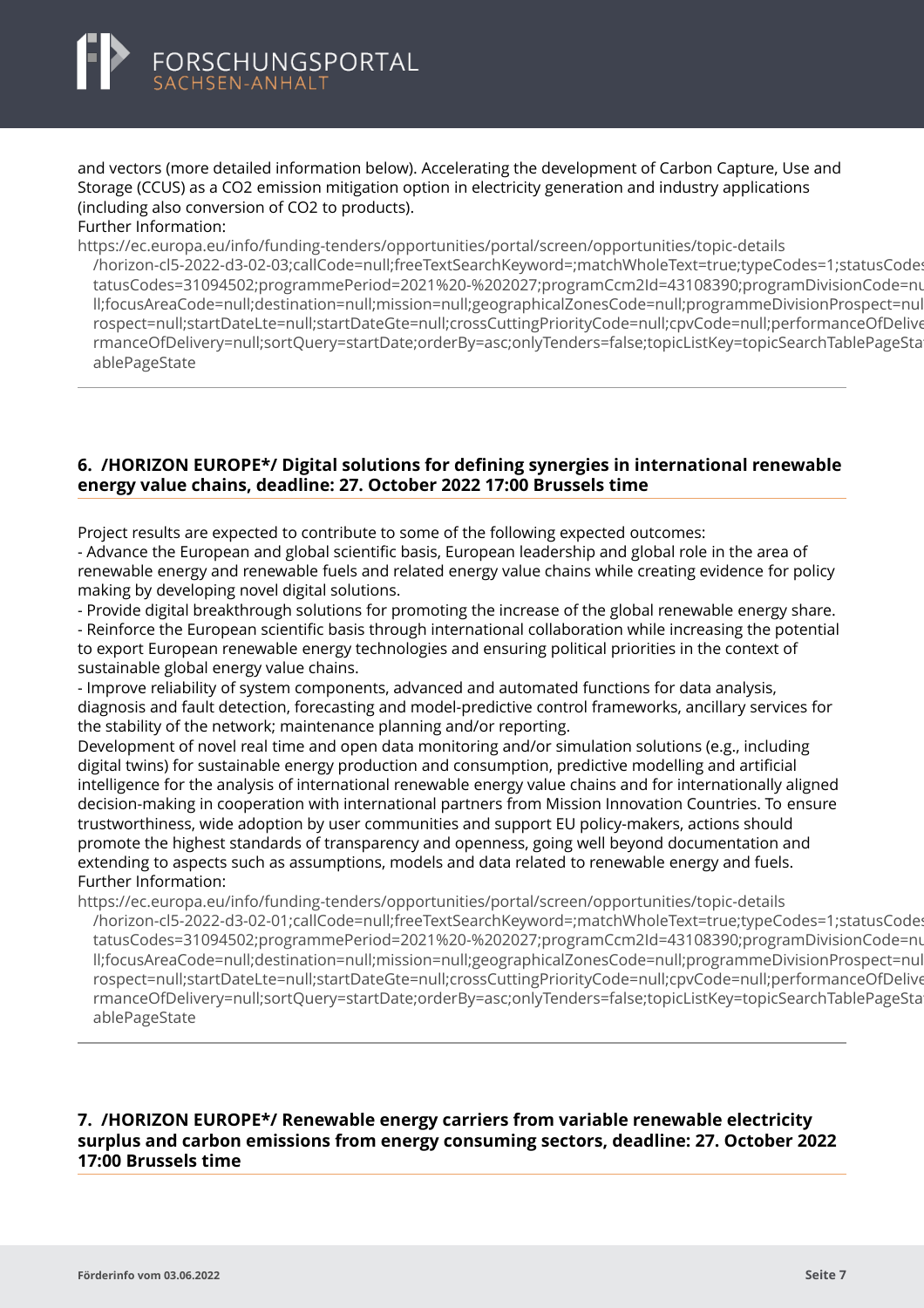<span id="page-9-0"></span>Project results are expected to contribute to some of the following expected outcomes: - Advance the European scientific basis and increase technology competitiveness in the area of energy carrier production and integration with renewable electricity and carbon value and supply chains; - Technology de-risk of renewable energy carrier value chains through demonstration as a necessary step before scaling up at commercial level;

- Enhanced sustainability of renewable energy carrier value and supply chains by improving techno-economic efficiency and avoidance of CO2/GHG emissions and renewable electricity economic or curtailment losses and supported by a life cycle assessment.

Demonstration of renewable energy carrier synthesis from variable renewable electricity surplus and carbon emissions from energy consuming sectors, which is targeting improvement of the overall synthesis value chain efficiency and viability while making best use of the CO2 emissions in synergy with renewable electricity generation. The incorporation of hybrids of renewable electricity with algal or synthetic renewable fuels in energy intensive sectors by integrating the conversion of surplus renewable electricity and carbon emissions from these sectors to liquid renewable energy carriers by algal, artificial photosynthesis or homologous non-solar pathways will be demonstrated. Conversion technologies should be based upon biological, biochemical, thermochemical and or electrochemical processes. Proposals should avoid curtailing of renewable electricity and carbon emissions and improve overall efficiency and viability of renewable electricity assemblies in synergy with reduction of carbon emissions. Further Information:

https://ec.europa.eu/info/funding-tenders/opportunities/portal/screen/opportunities/topic-details [/horizon-cl5-2022-d3-02-05;callCode=null;freeTextSearchKeyword=;matchWholeText=true;typeCodes=1;s](https://ec.europa.eu/info/funding-tenders/opportunities/portal/screen/opportunities/topic-details/horizon-cl5-2022-d3-02-05;callCode=null;freeTextSearchKeyword=;matchWholeText=true;typeCodes=1;statusCodes=31094502;programmePeriod=2021%20-%202027;programCcm2Id=43108390;programDivisionCode=null;focusAreaCode=null;destination=null;mission=null;geographicalZonesCode=null;programmeDivisionProspect=null;startDateLte=null;startDateGte=null;crossCuttingPriorityCode=null;cpvCode=null;performanceOfDelivery=null;sortQuery=startDate;orderBy=asc;onlyTenders=false;topicListKey=topicSearchTablePageState)tatusCodes=31094502;programmePeriod=2021%20-%202027;programCcm2Id=43108390;programDivisionCode=nu tatusCodes=31094502;programmePeriod=2021%20-%202027;programCcm2ld=43108390;programDivisionCode=nu ll;focusAreaCode=null;destination=null;mission=null;geographicalZonesCode=null;programmeDivisionProspect=nul rospect=null;startDateLte=null;startDateGte=null;crossCuttingPriorityCode=null;cpvCode=null;performanceOfDelive rmanceOfDelivery=null;sortQuery=startDate;orderBy=asc;onlyTenders=false;topicListKey=topicSearchTablePageState ablePageState

#### **8. /HORIZON EUROPE\*/ AU-EU Energy System Modelling, deadline: 27. October 2022 17:00 Brussels time**

Project results are expected to contribute to all of the following expected outcomes:

- Reinforce the activities in the long term the AU-EU HLPD CCSE Partnership.

- Provide knowledge and scientific energy system modelling as evidence base including the environmental, social and economic trade-offs to contribute to R&I strategy and policy making.

- Increase clean energy generation in the African energy systems.

- A permanent network of African experts and expertise in this area.

The topic is contributing to the activities of the AU-EU High Level Policy Dialog (HLPD) Climate Change and Sustainable Energy (CCSE) partnership. Current models are based on developed country standard and usage. The development of energy system models tailored to the specific African social, economic and regulatory environment is crucial for energy generation system planning and for energy policy development. Today African countries are relying heavily on developed country models and expertise. Therefore, the proposal should develop and test models for decision makers and planners to design and evaluate energy system(s) with a high penetration of renewable energy generation in African countries through a regional approach. Considerations are to be given to climate neutrality of cities and industries, using no fossil fuels. A focus should be made on the introduction of clean energy technologies. The tests should be done for at least two base cases.

Proposals should include activities to coordinate with the project(s) to be selected under the topic HORIZON-CL5-2021-D3-03-01.

Actions should promote the highest standards of transparency in model adoption, including assumptions, architecture, code and data. The outcome of the project should be widely disseminated and all the source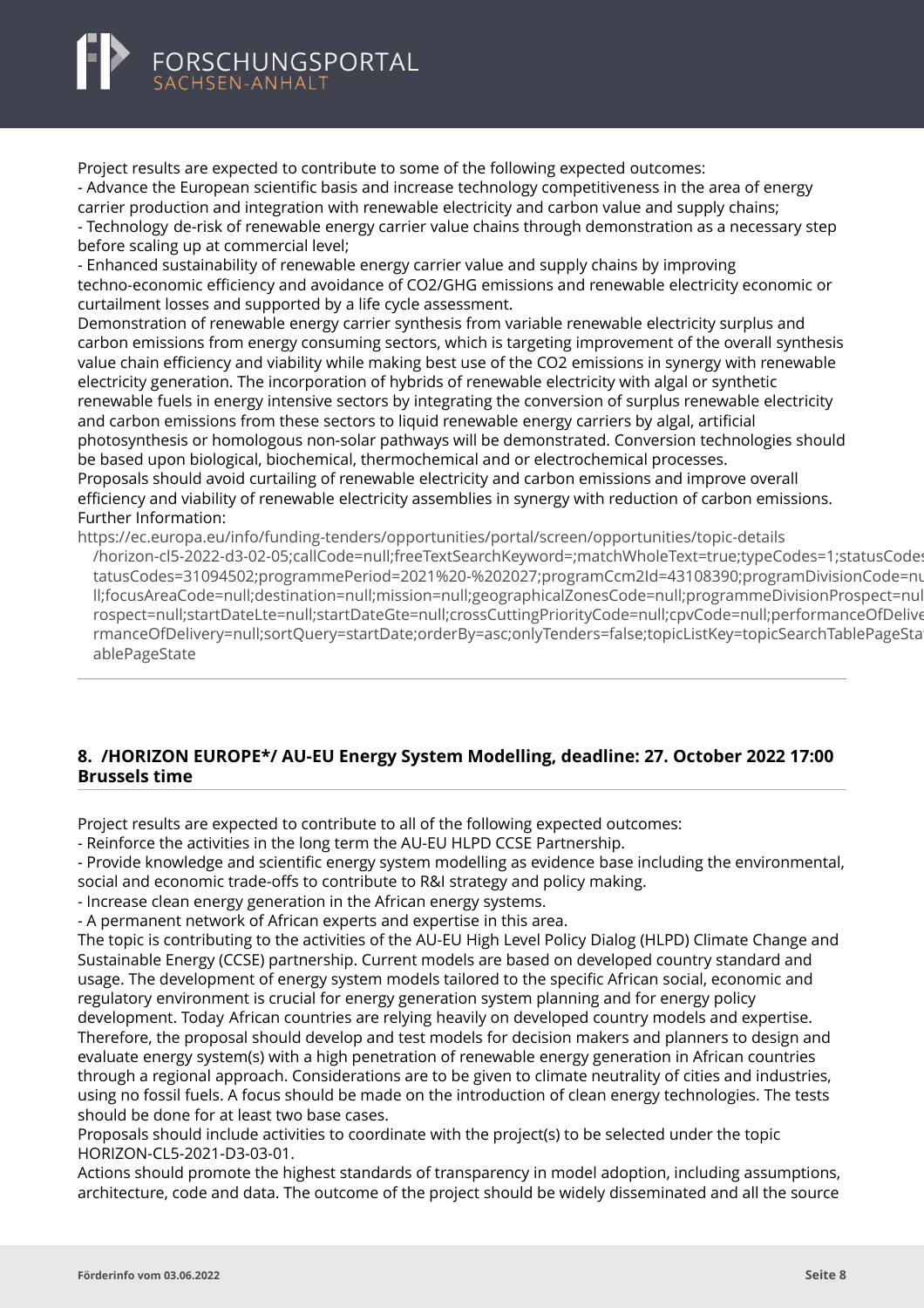<span id="page-10-0"></span>codes of the whole model to be open source and open access to stimulate future development. To ensure future uses, African experts in energy and in models development should be full partners in the project. The project should identify further local training needs.

#### The project should make use of existing European activities to create synergies and cross-fertilisation. Further Information:

https://ec.europa.eu/info/funding-tenders/opportunities/portal/screen/opportunities/topic-details [/horizon-cl5-2022-d3-02-02;callCode=null;freeTextSearchKeyword=;matchWholeText=true;typeCodes=1;s](https://ec.europa.eu/info/funding-tenders/opportunities/portal/screen/opportunities/topic-details/horizon-cl5-2022-d3-02-02;callCode=null;freeTextSearchKeyword=;matchWholeText=true;typeCodes=1;statusCodes=31094502;programmePeriod=2021%20-%202027;programCcm2Id=43108390;programDivisionCode=null;focusAreaCode=null;destination=null;mission=null;geographicalZonesCode=null;programmeDivisionProspect=null;startDateLte=null;startDateGte=null;crossCuttingPriorityCode=null;cpvCode=null;performanceOfDelivery=null;sortQuery=startDate;orderBy=asc;onlyTenders=false;topicListKey=topicSearchTablePageState)tatusCodes=31094502;programmePeriod=2021%20-%202027;programCcm2Id=43108390;programDivisionCode=nu tatusCodes=31094502;programmePeriod=2021%20-%202027;programCcm2Id=43108390;programDivisionCode=nu ll;focusAreaCode=null;destination=null;mission=null;geographicalZonesCode=null;programmeDivisionProspect=nul rospect=null;startDateLte=null;startDateGte=null;crossCuttingPriorityCode=null;cpvCode=null;performanceOfDelive rmanceOfDelivery=null;sortQuery=startDate;orderBy=asc;onlyTenders=false;topicListKey=topicSearchTablePageState ablePageState

#### **9. /HORIZON EUROPE\*/ Direct renewable energy integration into process energy demands of the chemical industry, deadline: 27. October 2022 17:00 Brussels time**

Project results are expected to contribute to some of the following expected outcomes:

- Advance the European scientific basis, technological leadership and global role in the area of renewable integration into the chemical industry, while creating evidence for policy making;

- Increase European technology competitiveness in renewable process energy technologies, thus supporting the EU goals for climate protection, energy independence and economic growth;

- Provide breakthrough solutions towards a fossil-free economy and ecosystem;

- Allow high penetration in the energy system, ensure stability and security of energy supply, including integration of local resources, and gain efficiency and costs in transforming the energy system on a fossil-free basis;

- Enable transformation of the energy supply to socio-economic and environmental fossil-free sustainable solutions across energy intensive chemical industry, targeting in particular process energy and its GHG emissions.

Development of the technology and the methodology of integrating renewable energy in chemical processing by substituting fossil process energy in chemical industry, which has a high carbon footprint due to processing relative to the mass of the final product. Pursued technology developments are expected to directly target renewable energy integration into process energy demands of the chemical industry beyond electricity (targeting e.g., electrochemical potential of artificial photosynthesis to chemical reduction processes and/or e.g., direct solar thermochemical conversion) and should improve GHG balance and sustainability of the targeted process.

Further Information:

https://ec.europa.eu/info/funding-tenders/opportunities/portal/screen/opportunities/topic-details

[/horizon-cl5-2022-d3-02-06;callCode=null;freeTextSearchKeyword=;matchWholeText=true;typeCodes=1;s](https://ec.europa.eu/info/funding-tenders/opportunities/portal/screen/opportunities/topic-details/horizon-cl5-2022-d3-02-06;callCode=null;freeTextSearchKeyword=;matchWholeText=true;typeCodes=1;statusCodes=31094502;programmePeriod=2021%20-%202027;programCcm2Id=43108390;programDivisionCode=null;focusAreaCode=null;destination=null;mission=null;geographicalZonesCode=null;programmeDivisionProspect=null;startDateLte=null;startDateGte=null;crossCuttingPriorityCode=null;cpvCode=null;performanceOfDelivery=null;sortQuery=startDate;orderBy=asc;onlyTenders=false;topicListKey=topicSearchTablePageState)tatusCodes tatusCodes=31094502:programmePeriod=2021%20-%202027:programCcm2ld=43108390:programDivisionCode=nu ll;focusAreaCode=null;destination=null;mission=null;geographicalZonesCode=null;programmeDivisionProspect=nul rospect=null;startDateLte=null;startDateGte=null;crossCuttingPriorityCode=null;cpvCode=null;performanceOfDelive rmanceOfDelivery=null;sortQuery=startDate;orderBy=asc;onlyTenders=false;topicListKey=topicSearchTablePageState ablePageState

#### **10. /HORIZON EUROPE\*/ Technological interfaces between solar fuel technologies and other renewables, deadline: 27. October 2022 17:00 Brussels time**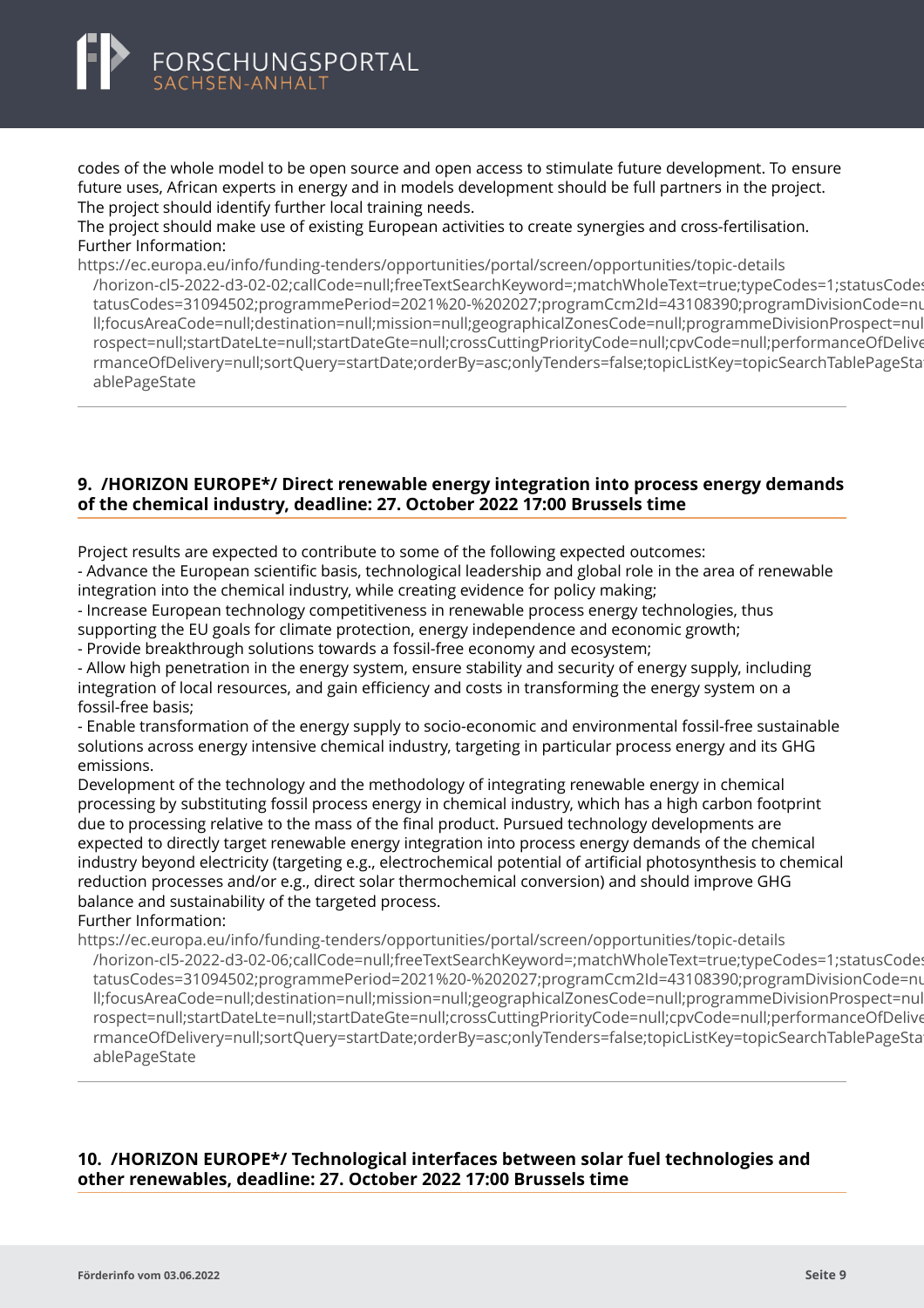<span id="page-11-0"></span>Project results are expected to contribute to some of the following expected outcomes:

- Advance the European scientific basis, technological leadership and global role in the area of renewable and solar fuels, while creating evidence for policy making;

- Provide breakthrough solutions towards a fossil-free economy and ecosystem by bridging solar energy and other renewables in boosting renewable fuel production and storage with the potential of strongly reducing CAPEX and OPEX/toe, high penetration in the energy system, ensuring stability and security of energy supply;

- Increase European technology competitiveness in solar and renewable fuel technologies, thus supporting the EU goals for climate protection, energy independence and economic growth.

Development of energy transmitting technological interfaces to couple solar fuel technologies to other renewables such as from e.g., biosources or directly connected renewable power generation, which allow for efficient feed in of other forms of renewable energy into solar fuel conversion technologies and allow for efficient and continuous renewable fuel production.

Further Information:

https://ec.europa.eu/info/funding-tenders/opportunities/portal/screen/opportunities/topic-details [/horizon-cl5-2022-d3-02-04;callCode=null;freeTextSearchKeyword=;matchWholeText=true;typeCodes=1;s](https://ec.europa.eu/info/funding-tenders/opportunities/portal/screen/opportunities/topic-details/horizon-cl5-2022-d3-02-04;callCode=null;freeTextSearchKeyword=;matchWholeText=true;typeCodes=1;statusCodes=31094502;programmePeriod=2021%20-%202027;programCcm2Id=43108390;programDivisionCode=null;focusAreaCode=null;destination=null;mission=null;geographicalZonesCode=null;programmeDivisionProspect=null;startDateLte=null;startDateGte=null;crossCuttingPriorityCode=null;cpvCode=null;performanceOfDelivery=null;sortQuery=startDate;orderBy=asc;onlyTenders=false;topicListKey=topicSearchTablePageState)tatusCodes tatusCodes=31094502;programmePeriod=2021%20-%202027;programCcm2Id=43108390;programDivisionCode=nu ll;focusAreaCode=null;destination=null;mission=null;geographicalZonesCode=null;programmeDivisionProspect=nul rospect=null;startDateLte=null;startDateGte=null;crossCuttingPriorityCode=null;cpvCode=null;performanceOfDelive rmanceOfDelivery=null;sortQuery=startDate;orderBy=asc;onlyTenders=false;topicListKey=topicSearchTablePageState ablePageState

#### **11. /HORIZON EUROPE\*/ Renewable energy incorporation in agriculture and forestry, deadline: 27. October 2022 17:00 Brussels time**

Meeting local and seasonal energy demands in agriculture and forestry with optimum agricultural and forest waste management and use while reducing the associated emissions is essential. If not managed, agricultural waste is often burnt in the fields and forests suffer from fires, thus increasing the environmental footprint of agriculture and forests. Soil and biodiversity improvement in agriculture could also benefit from renewable energy technologies. Demonstrating incorporation of renewable energy technologies to attain heat, waste and land management needs in agricultural and forestry will contribute to increase the penetration of renewable sources in the energy system and enable transformation of the energy supply across critical energy-consuming sectors, thus accelerating the achievement of the European Green Deal and climate and energy targets for 2030 and of net zero greenhouse gas emissions by 2050, while supporting the EU goals for energy independence and economic growth. Furthermore, it will support achieving the specific objective of the post 2020 Common Agricultural Policy regarding contribution to climate change mitigation and adaptation, as well as sustainable energy. Project results are expected to contribute to some of the following expected outcomes:

- Promote decentralised renewable energy use and cost-efficient decentralized production of renewable energy carriers.

- Reduce agriculture and forestry carbon footprint from own energy consumption and agricultural/forest waste management.

- Increase sustainability and circularity in agriculture while creating positive effects on biodiversity.
- Increase sustainability and circularity in forestry.
- Foster regional development in rural areas.

- Support farmers' and foresters' engagement as prosumers of renewable energy.

Proposals should demonstrate incorporation of renewable energy technologies in agriculture or forestry to meet its electricity, heat, cold, waste and land management needs. Solutions should combine innovative renewable, circular and regional value chains from different renewables and adapted storage options to de-fossilize agricultural or forest processes trans-seasonally, taking into account hybridization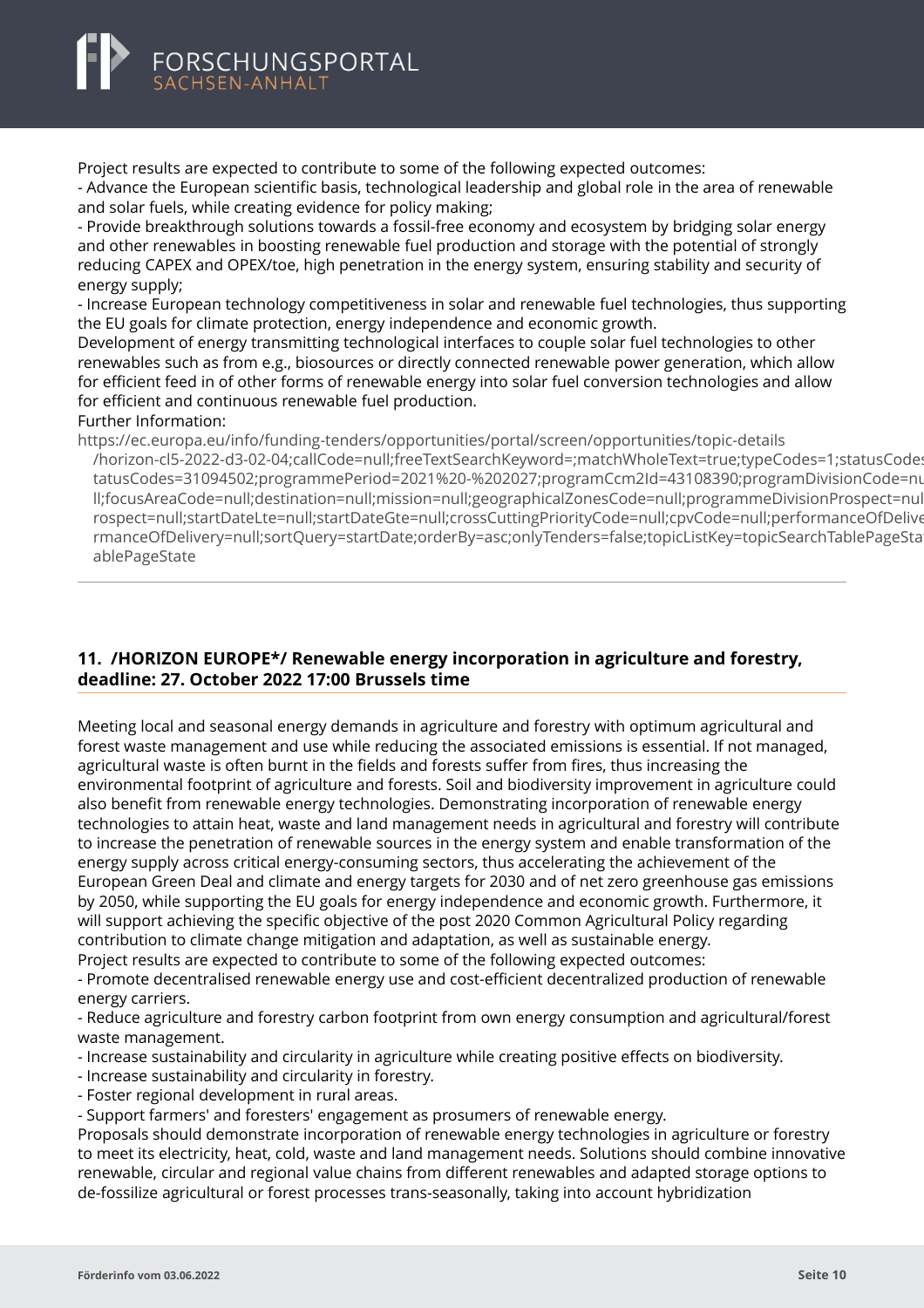<span id="page-12-0"></span>

compatibility. They should also address one of the two options:

- Transformation of agricultural or forest wastes to renewable energy carriers in situ, e.g., by modular slow pyrolysis units, using renewable energy for process energy needs. Solutions should improve the cost-effectiveness and the sustainability of agriculture or forest seasonal energy demand based on renewables.

- Development of renewable-based agricultural protocols for multiple and cover cropping and/ or mixed cropping which increase carbon sequestration and soil organic matter and reduce pesticides, combined with transformation to renewable energy carriers in situ, e.g. by biogas production, in a circular approach for soil nutrients and carbon. Positive effects on soil biodiversity/soil health and soil functionality as regards increasing soil organic matter, phosphorus and other nutrients and reducing the risk on groundwater contamination from nitrogen oxides should be assessed. Solutions should improve the cost-effectiveness and the sustainability (including biodiversity) of agricultural waste and land management through valorisation of wastes and secondary crops based on renewable energy technologies.

This topic requires the effective contribution of SSH disciplines and the involvement of SSH experts, institutions as well as the inclusion of relevant SSH expertise, in order to produce meaningful and significant effects enhancing the societal impact of the related research activities. The effective contribution of renewable energy and agronomy disciplines is also expected. Further Information:

https://ec.europa.eu/info/funding-tenders/opportunities/portal/screen/opportunities/topic-details [/horizon-cl5-2022-d3-02-07;callCode=null;freeTextSearchKeyword=;matchWholeText=true;typeCodes=1;s](https://ec.europa.eu/info/funding-tenders/opportunities/portal/screen/opportunities/topic-details/horizon-cl5-2022-d3-02-07;callCode=null;freeTextSearchKeyword=;matchWholeText=true;typeCodes=1;statusCodes=31094502;programmePeriod=2021%20-%202027;programCcm2Id=43108390;programDivisionCode=null;focusAreaCode=null;destination=null;mission=null;geographicalZonesCode=null;programmeDivisionProspect=null;startDateLte=null;startDateGte=null;crossCuttingPriorityCode=null;cpvCode=null;performanceOfDelivery=null;sortQuery=startDate;orderBy=asc;onlyTenders=false;topicListKey=topicSearchTablePageState)tatusCodes=31094502;programmePeriod=2021%20-%202027;programCcm2Id=43108390;programDivisionCode=nu tatusCodes=31094502;programmePeriod=2021%20-%202027;programCcm2ld=43108390;programDivisionCode=nu ll;focusAreaCode=null;destination=null;mission=null;geographicalZonesCode=null;programmeDivisionProspect=nul rospect=null;startDateLte=null;startDateGte=null;crossCuttingPriorityCode=null;cpvCode=null;performanceOfDelive rmanceOfDelivery=null;sortQuery=startDate;orderBy=asc;onlyTenders=false;topicListKey=topicSearchTablePageState ablePageState

#### **12. /HORIZON EUROPE\*/ Demonstration of complete value chains for advanced biofuel and non-biological renewable fuel production, deadline: 27. October 2022 17:00 Brussels time**

Complete value chains for advanced biofuels and renewable fuels of non-biological origin provide a systemic understanding of the value created and the constraints in individual chain steps. Demonstrating such complete value chains will contribute to increase the competitiveness of their technologies and foster their commercialization to allow high penetration of advanced biofuels and renewable fuels of non-biological origin in the energy and transport energy system, in particular for hard to electrify sectors. Project results are expected to contribute to all of the following expected outcomes:

- Build a portfolio of complete value chains for advanced biofuels and renewable fuels of non-biological origin.

- De-risk technology, boost the scale-up of advanced biofuels and non-biological origin renewable fuels.

- Contribute to the priorities of the SET Plan Action 8.

- Respond to short and medium term needs for renewable fuels in energy and transport.

- Improve sustainability and security of the value chains.

Proposals should demonstrate innovative and cost-effective sustainable value chains for advanced biofuels or synthetic renewable fuels of non-biological origin (other than for hydrogen as a final product), over the entire cycle from feedstock to end use. Any sustainable biomass feedstock including residues and wastes, or biogenic CO2 or industrial CO2 and renewable hydrogen, as well as input energy to the conversion should be addressed. Pathways which are biochemical, thermochemical, biological, chemical, electrochemical or combinations of them should be considered. Proposals should aim at improved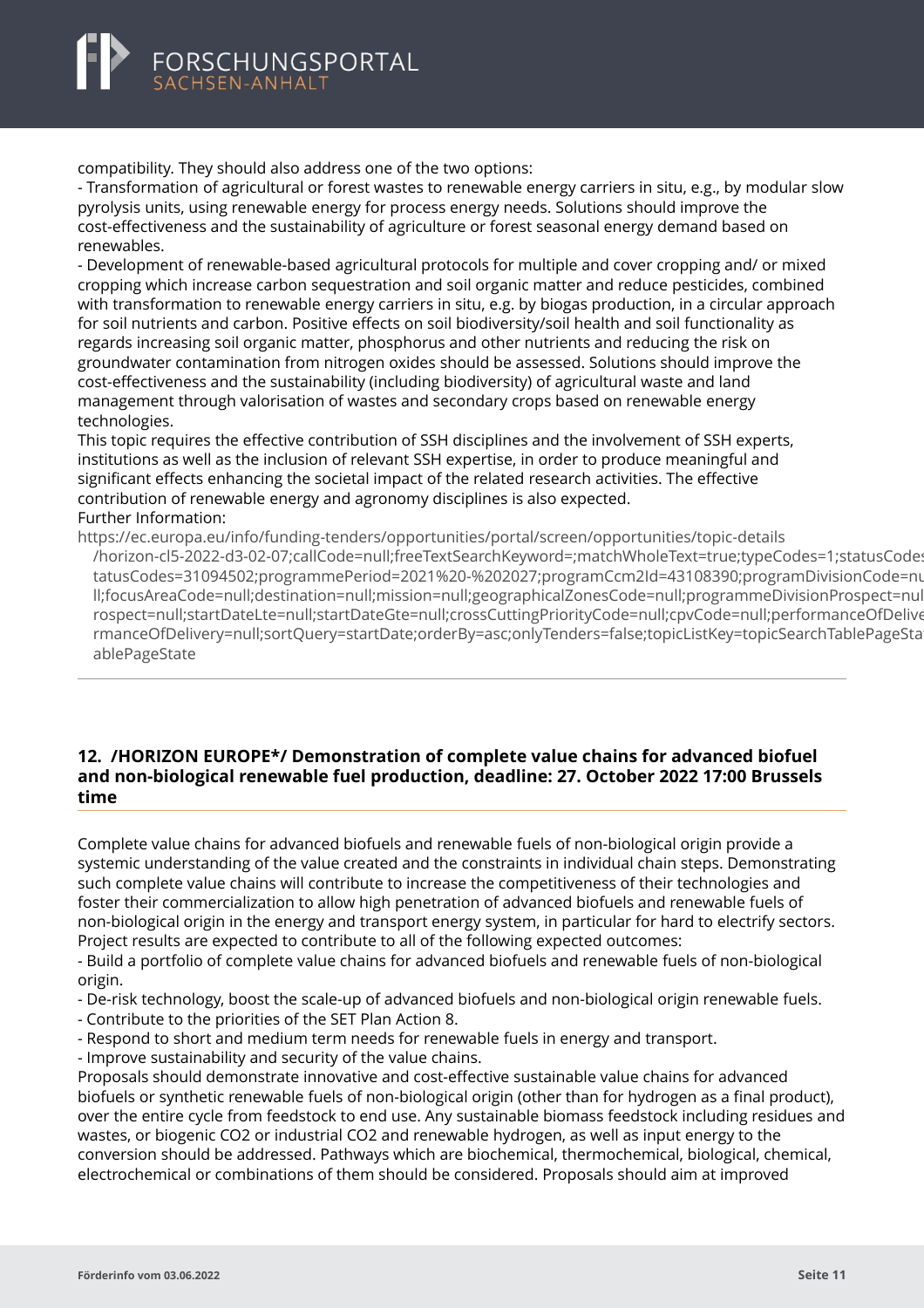<span id="page-13-0"></span>performance in terms of increasing the efficiency and sustainability and reducing the cost, while evidencing the value creation along the value chain steps. Complete value chains may address any relevant end use.

#### Further Information:

https://ec.europa.eu/info/funding-tenders/opportunities/portal/screen/opportunities/topic-details

[/horizon-cl5-2022-d3-02-08;callCode=null;freeTextSearchKeyword=;matchWholeText=true;typeCodes=1;s](https://ec.europa.eu/info/funding-tenders/opportunities/portal/screen/opportunities/topic-details/horizon-cl5-2022-d3-02-08;callCode=null;freeTextSearchKeyword=;matchWholeText=true;typeCodes=1;statusCodes=31094502;programmePeriod=2021%20-%202027;programCcm2Id=43108390;programDivisionCode=null;focusAreaCode=null;destination=null;mission=null;geographicalZonesCode=null;programmeDivisionProspect=null;startDateLte=null;startDateGte=null;crossCuttingPriorityCode=null;cpvCode=null;performanceOfDelivery=null;sortQuery=startDate;orderBy=asc;onlyTenders=false;topicListKey=topicSearchTablePageState)tatusCodes=31094502;programmePeriod=2021%20-%202027;programCcm2Id=43108390;programDivisionCode=nu tatusCodes=31094502;programmePeriod=2021%20-%202027;programCcm2ld=43108390;programDivisionCode=nu ll;focusAreaCode=null;destination=null;mission=null;geographicalZonesCode=null;programmeDivisionProspect=nul rospect=null;startDateLte=null;startDateGte=null;crossCuttingPriorityCode=null;cpvCode=null;performanceOfDelive rmanceOfDelivery=null;sortQuery=startDate;orderBy=asc;onlyTenders=false;topicListKey=topicSearchTablePageState ablePageState

#### **13. /HORIZON EUROPE\*/ Implementing digital services to empower neuroscience research for health and brain inspired technology via EBRAINS, deadline: 21. September 2022 17:00 Brussels time**

Project results are expected to contribute to all the following outcomes:

- integrated multi-disciplinary collaborative tools and services widely serving the European neuroscientific community, providing them with FAIR data indexing and archival, multilevel data mining and modelling/simulation of brain functions, and empowering workflows for reproducible research; - a rich collection of multilevel human brain models, atlases and workflows, directly supporting the research and development for personalised brain medical treatments e.g. target binding drugs, precise neuro-stimulation positioning and guided surgery, regarding brain diseases such as epilepsy, Parkinson, consciousness disorders, or rare or multi-factor diseases;

- a comprehensive set of cognitive brain model scaffolds and associated modular / large-size neuromorphic and neurorobotic facilities for assisting the design and validation of applicative cognitive technologies benefitting from neurosciences latest knowledge, as enablers for autonomous and adaptive robotics approaches that use fast sensory processing and decision-making capabilities;

- supplementary population of EBRAINS facilities with multidisciplinary services/applications that answer well-identified new neuroscience related S&T needs, in correlation with national and European research priorities for neuroscience, brain medicine and cognitive-technologies;

- integration of EBRAINS with EOSC and linkage with common European data spaces in the life science and health sector;

- better-aligned national investments in neuroscience across Europe, building on the Member States' and Associated Countries' specialised competence centres, which in turn will help creating additional synergies and enabling further research activities around the EBRAINS services.

Building on the EBRAINS architecture and base facilities developed under Horizon 2020, the scope of this action is to:

1. To implement a user-friendly service infrastructure along the principles of Infrastructure as a Service (IaaS) and Platform as a Service (PaaS) to widely serve the research communities in neurosciences, brain medicine and brain-inspired cognitive technologies. This includes the following dimensions:

- Enabling the EBRAINS research infrastructure digital facilities supporting neuroscience dedicated tools and services, with a high quality of service including robustness, security, scalability, flexibility, usability and user-centricity. This includes a sustainable system for allocation and management of data capacities and of simulation and computing service resources.

- Establishing in-depth collaboration with teams from other European research and testing infrastructures and of EOSC, in order to ensure efficiency and harmonisation, e.g., regarding Authorisation, Authentication and Identification (AAI), Persistent Identifiers (PID), discovery ontologies and API for both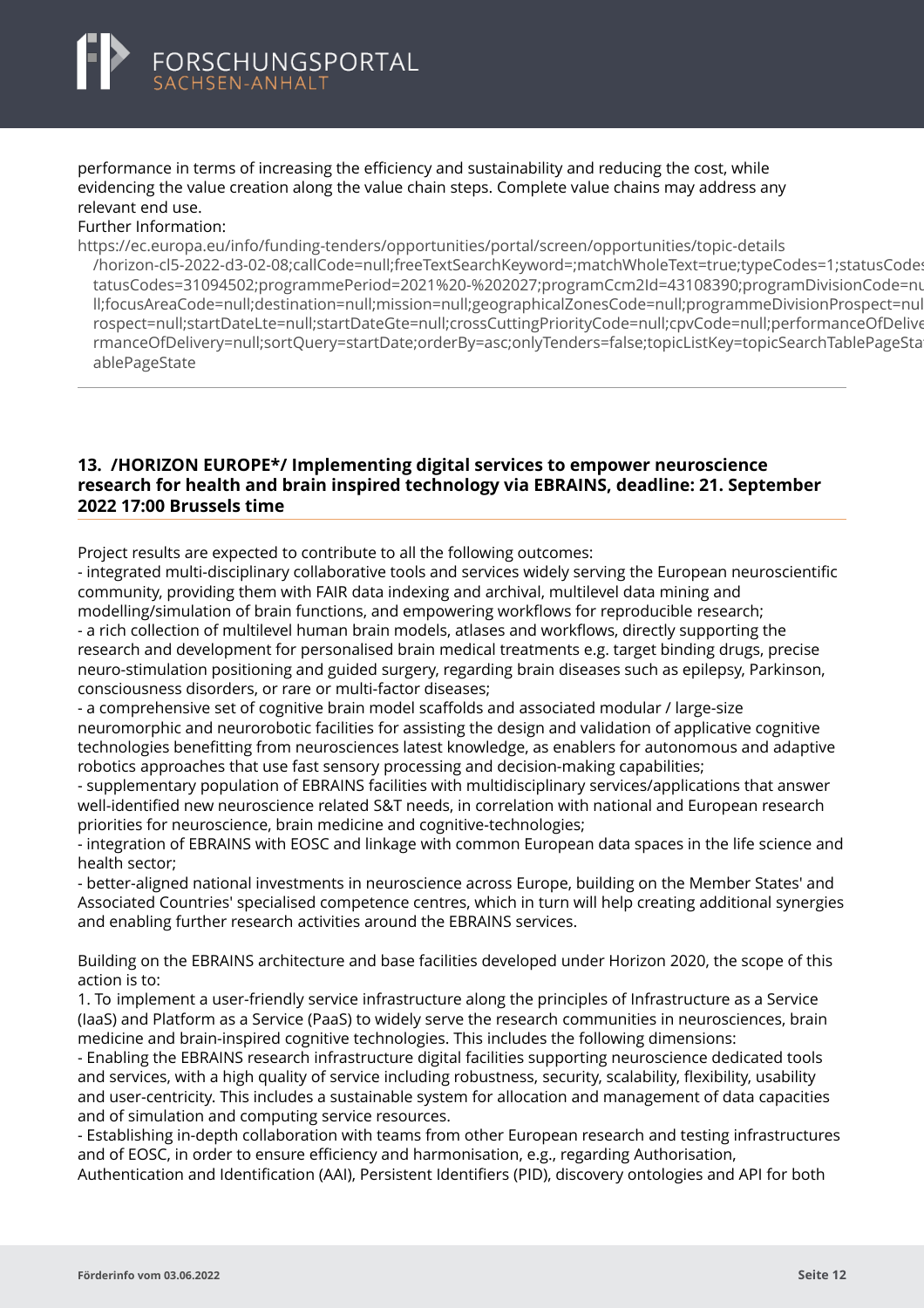<span id="page-14-0"></span>services and data.

- Directly interfacing with the European HPC capacities towards exascale, deployed in EuroHPC and capitalising on the FENIX developments for big-data integration and interactive use.

- Delivering an efficient Europe-wide service to researchers, based on promoting excellence and innovation, and supporting users' digital experiments with the assistance of high-level support teams and feedback mechanisms, and guiding communities in developing novel software solutions that build on the EBRAINS base offering.

- Deploying an open metrics framework to assess the EBRAINS performances reached, the efficiency of the facilities offered in particular regarding the human-based services, and the uptake especially regarding the enabled science excellence and related results and the medical and technological innovation empowerment.

2. To develop, integrate in EBRAINS, and operate:

- Constantly improving open science services/applications that respond to up-to-date and upcoming identified needs of the neuroscientific community, with a co-design approach and in-depth engagement with scientific, medical and industrial stakeholders and the establishment of an appropriate and transparent prioritisation mechanism. This includes ensuring openness to other research groups and new applications; reaching out to scientific and industrial communities, including with tailored training and skills development programmes.

- The deployment of complementary S&T services from regional or national competence nodes, supporting and enriching the cloud-based deliveries and facilitating the sharing of produced data and use of national resources.

In addition to the above, EBRAINS should open its approaches to other communities, going beyond neuroscience, for example by supporting compute-intensive simulation to identify candidate drugs addressing new disease targets in other explicit medical domains where this approach is justified. Further Information:

https://ec.europa.eu/info/funding-tenders/opportunities/portal/screen/opportunities/topic-details

[/horizon-infra-2022-serv-01-01;callCode=null;freeTextSearchKeyword=;matchWholeText=true;typeCodes=](https://ec.europa.eu/info/funding-tenders/opportunities/portal/screen/opportunities/topic-details/horizon-infra-2022-serv-01-01;callCode=null;freeTextSearchKeyword=;matchWholeText=true;typeCodes=1;statusCodes=31094502;programmePeriod=2021%20-%202027;programCcm2Id=43108390;programDivisionCode=null;focusAreaCode=null;destination=null;mission=null;geographicalZonesCode=null;programmeDivisionProspect=null;startDateLte=null;startDateGte=null;crossCuttingPriorityCode=null;cpvCode=null;performanceOfDelivery=null;sortQuery=startDate;orderBy=asc;onlyTenders=false;topicListKey=topicSearchTablePageState)1;statusCodes=31094502;programmePeriod=2021%20-%202027;programCcm2Id=43108390;programDivisionCod =1;statusCodes=31094502;programmePeriod=2021%20-%202027;programCcm2ld=43108390;programDivisionCod e=null;focusAreaCode=null;destination=null;mission=null;geographicalZonesCode=null;programmeDivisionProspec ionProspect=null;startDateLte=null;startDateGte=null;crossCuttingPriorityCode=null;cpvCode=null;performanceOfD erformanceOfDelivery=null;sortQuery=startDate;orderBy=asc;onlyTenders=false;topicListKey=topicSearchTablePage rchTablePageState

#### **14. /HORIZON EUROPE\*/ EIT Cross-KIC Strategic Education, deadine: 28. September 2022 17:00 Brussels time**

The expected outcome should be focused (but might not limit) on:

- Contribution to the EIT Deep Tech Talent initiative in cooperation with relevant partners

- Contribution to the Digital Education Action Plan (DEAP) including projects such as Girls Go Circular, according to the targets set in the relevant EU policy documents.

- implementation of the EIT Alumni community's work programme, in particular through the funding of alumni challenges and projects, EIT Alumni Connect and other events, supporting organisation and coordination of the EIT Alumni Board activities (including meetings), promotion and communication activities related to EIT Alumni Communities, development of tools supporting the EIT Alumni community development, supporting the EIT Alumni sustainability agenda.

- promoting entrepreneurial education, tech skill development and disseminate good practices and lessons learnt from the EIT community activities, including the EIT Virtual Campus.

- building synergies between the EIT KIC education activities and alignment with other relevant programmes and stakeholders, including Green Deal and European Skills Agenda.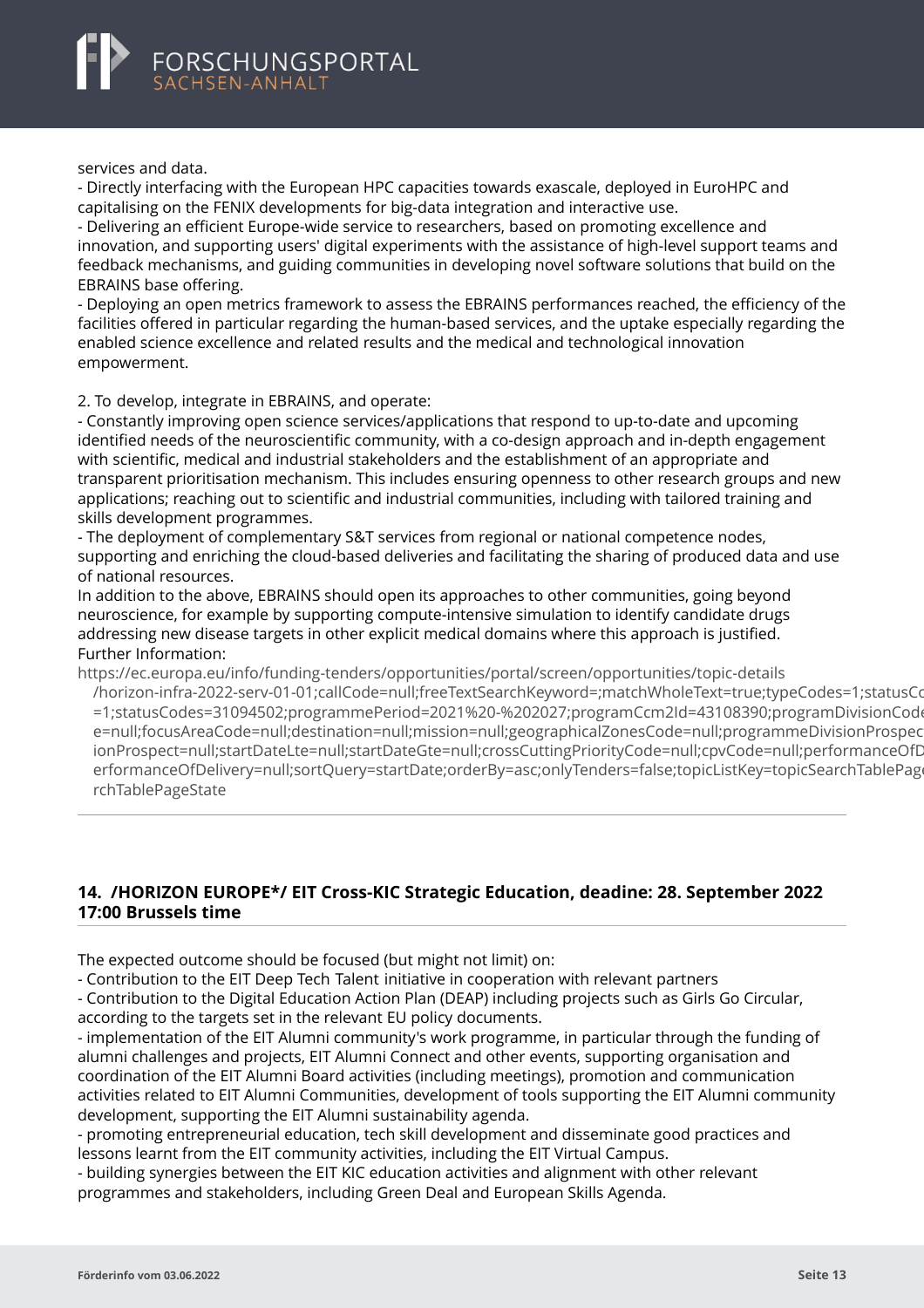<span id="page-15-0"></span>- facilitating collaboration and shared services and joint and merged education activities between the KICs and disseminating new effective education methods, technologies, tools and approaches to better deliver entrepreneurial education and skills development.

- effective management of the activity.

Elevate the impact of the EIT education agenda and the KICs EIT Alumni organisations. Contribute to the Digital Education Action Plan implementation in the scope defined by the policy documents. Disseminate results of the EIT KICs' education activities through the EIT learning platform.

- EIT Deep Tech Talent for Europe;
- EIT's contribution to the European Commission Digital Education Action Plan (DEAP);
- Joint EIT community activities in the area of education;

- Implementation of the EIT Alumni work programme under the overall steer of the EIT Alumni Board; To be defined by applicants addressing the specific objectives of the activity, its scope and expected outcomes but focusing on elevating the impact of the EIT education agenda and the KICs EIT Alumni organisations. The impact description should be supported by results KPIs and qualitative and quantitative description of the long-term impact in line with the impact KPIs in the EIT Impact Framework. The Cross-KIC activity should demonstrate in the proposal how the cross-KIC activity contributes to KICs' financial sustainability and how it contributes to the EIT core KPIs. Further Information:

https://ec.europa.eu/info/funding-tenders/opportunities/portal/screen/opportunities/topic-details [/horizon-eit-2023-25-cross-kic-strategic-education;callCode=null;freeTextSearchKeyword=;matchWholeTe](https://ec.europa.eu/info/funding-tenders/opportunities/portal/screen/opportunities/topic-details/horizon-eit-2023-25-cross-kic-strategic-education;callCode=null;freeTextSearchKeyword=;matchWholeText=true;typeCodes=1;statusCodes=31094502;programmePeriod=2021%20-%202027;programCcm2Id=43108390;programDivisionCode=null;focusAreaCode=null;destination=null;mission=null;geographicalZonesCode=null;programmeDivisionProspect=null;startDateLte=null;startDateGte=null;crossCuttingPriorityCode=null;cpvCode=null;performanceOfDelivery=null;sortQuery=startDate;orderBy=asc;onlyTenders=false;topicListKey=topicSearchTablePageState)xt=true;typ eText=true;typeCodes=1;statusCodes=31094502;programmePeriod=2021%20-%202027;programCcm2Id=43108390 0:programDivisionCode=null:focusAreaCode=null:destination=null:mission=null:geographicalZonesCode=null:progr =null;programmeDivisionProspect=null;startDateLte=null;startDateGte=null;crossCuttingPriorityCode=null;cpvCode =null;cpvCode=null;performanceOfDelivery=null;sortQuery=startDate;orderBy=asc;onlyTenders=false;topicListKey= opicListKey=topicSearchTablePageState

#### **15. /HORIZON EUROP\*E/ EIT Thematic Innovations cross-KIC cluster, deadline: 28. September 2022 17:00 Brussels time**

Thematic Innovations activities are aimed at developing highly innovative products and/or services or sustainable education and skill development programmes with high societal impact potential (contributing to the EIT core KPIs and the financial sustainability of the participating KICs), with a clear cross-KIC value demonstrated and addressing EU/EIT priorities. These are bottom-up initiatives, selected by the EIT on a competitive basis.

- Relevant and appropriate Thematic Innovation proposals for 2023-2025, demonstrating theirs excellence (including objectives and ambition; methodology; cross-KIC relevance, financial sustainability, relevance with objectives of the Strategic Agendas of participating KICs in the consortium), its impact (including KIC's pathways towards impact; measures to maximise impact - dissemination, exploitation and communication) and its quality and efficiency of the implementation (including work plan and resources; capacity of participants and KIC Partnership as a whole).

- to address societal challenges of participating KICs and demonstrate the Knowledge Triangle Integration (KTI) approach, contributing to achieving the future high-level results and impacts included in the EIT Impact Framework.

- Objectives in the Thematic Innovation proposals should be described according to the SMART criteria (specific, measurable, attainable, relevant and time-bound) and clearly linked with the Strategic Agendas of participating KICs.

Proposed topics should be aligned with the participating KICs Strategic Agendas.

A total budget of a project proposal should not be lower than EUR 3,000,000 and higher than EUR 8,000,000.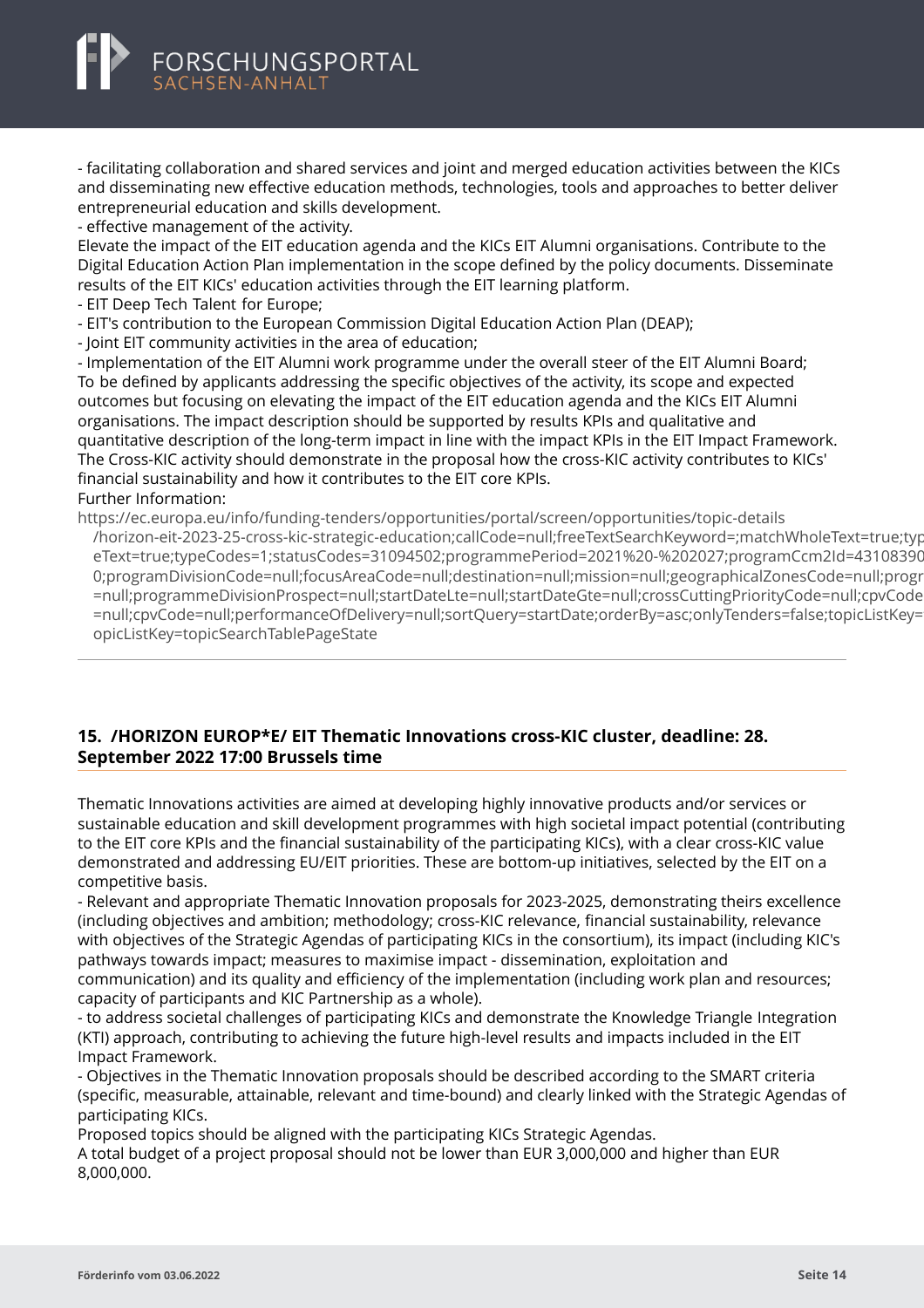<span id="page-16-0"></span>

The EIT plans to select up to five thematic innovation activities.

In response to this topic, EIT Digital should show how the KIC could contribute to the outcomes and impacts described in the KIC Strategic Agenda and the KPIs in the EIT Impact Framework following the specific EIT Digital's Impact Pathways, the likely scale and significance of this contribution, and the measures to maximise these impacts in the context of Horizon Europe. The Cross-KIC activity should demonstrate in the proposal how the cross-KIC activity contributes to KICs' financial sustainability and how it contributes to the EIT core KPIs.

#### Further Information:

https://ec.europa.eu/info/funding-tenders/opportunities/portal/screen/opportunities/topic-details

[/horizon-eit-2023-25-ti;callCode=null;freeTextSearchKeyword=;matchWholeText=true;typeCodes=1;status](https://ec.europa.eu/info/funding-tenders/opportunities/portal/screen/opportunities/topic-details/horizon-eit-2023-25-ti;callCode=null;freeTextSearchKeyword=;matchWholeText=true;typeCodes=1;statusCodes=31094502;programmePeriod=2021%20-%202027;programCcm2Id=43108390;programDivisionCode=null;focusAreaCode=null;destination=null;mission=null;geographicalZonesCode=null;programmeDivisionProspect=null;startDateLte=null;startDateGte=null;crossCuttingPriorityCode=null;cpvCode=null;performanceOfDelivery=null;sortQuery=startDate;orderBy=asc;onlyTenders=false;topicListKey=topicSearchTablePageState)Codes=310 usCodes=31094502;programmePeriod=2021%20-%202027;programCcm2ld=43108390;programDivisionCode=null;f focusAreaCode=null;destination=null;mission=null;geographicalZonesCode=null;programmeDivisionProspect=null; pect=null;startDateLte=null;startDateGte=null;crossCuttingPriorityCode=null;cpyCode=null;performanceOfDelivery= nceOfDelivery=null;sortQuery=startDate;orderBy=asc;onlyTenders=false;topicListKey=topicSearchTablePageState ePageState

#### **16. /HORIZON EUROPE\*/ EIT Cross-KIC Regional Innovation, deadline: 28. September 2022 17:00 Brussels time**

The expected outcome should be focused (but might not limit) on:

- strengthening the EIT KICs' presence, outreach and integration within the RIS area and other priority regions, including a specific focus on the Western Balkans region and Ukraine, and support the objective of attracting and facilitating the integration of potential new partners in the EIT KICs;

- exploring linkages and synergies between the EIT Community and local innovation ecosystems and Smart Specialisation Strategies, and provide capacity building support.

- consolidation of EIT RIS hubs into EIT Community Hubs at country or regional level in line with the EIT RIS Minimum Standards and Guiding Principles.

- identifying best practices in the field of start-up support and incubation, education and KTI development and transfer them to create synergies within the EIT Community.

- exploring and establishing strategic alliances and possible cooperation with key actors in the targeted countries and regions, at different levels (e.g., Regional Cooperation Council, Enterprise Europe Network, among others).

- exploring and linking the EIT funded activities with other potential funding streams including the Instrument for Pre-accession Assistance (IPA) and ESIF.

- scoping, preparation and implementation of potential innovation projects addressing circular economy challenges in the Western Balkans region.

- strengthening entrepreneurial education via implementation of the joint pre-accelerator EIT Jumpstarter.

- development and implementation of knowledge-sharing platform to ensure alignment between regional priorities and KICs' EIT RIS activities;

- effective management of the activity.

Maximise the EIT Community's impact in the EIT Regional Innovation Scheme area as well as other priority countries and regions.

Regions and countries eligible under the EIT RIS scheme as well as other priority countries and regions, including all the Western Balkan countries.

To be defined by applicants addressing the specific objectives of the activity, its scope and expected results in the context of elevating the impact of the EIT Community in the EIT Regional Innovation Scheme area as well as other priority countries and regions and increasing their competitiveness and innovativeness level. The impact description should be supported by results KPIs and qualitative and

quantitative description of the long-term impact in line with the impact KPIs in the EIT Impact Framework. The Cross-KIC activity should demonstrate in the proposal how the cross-KIC activity contributes to KICs'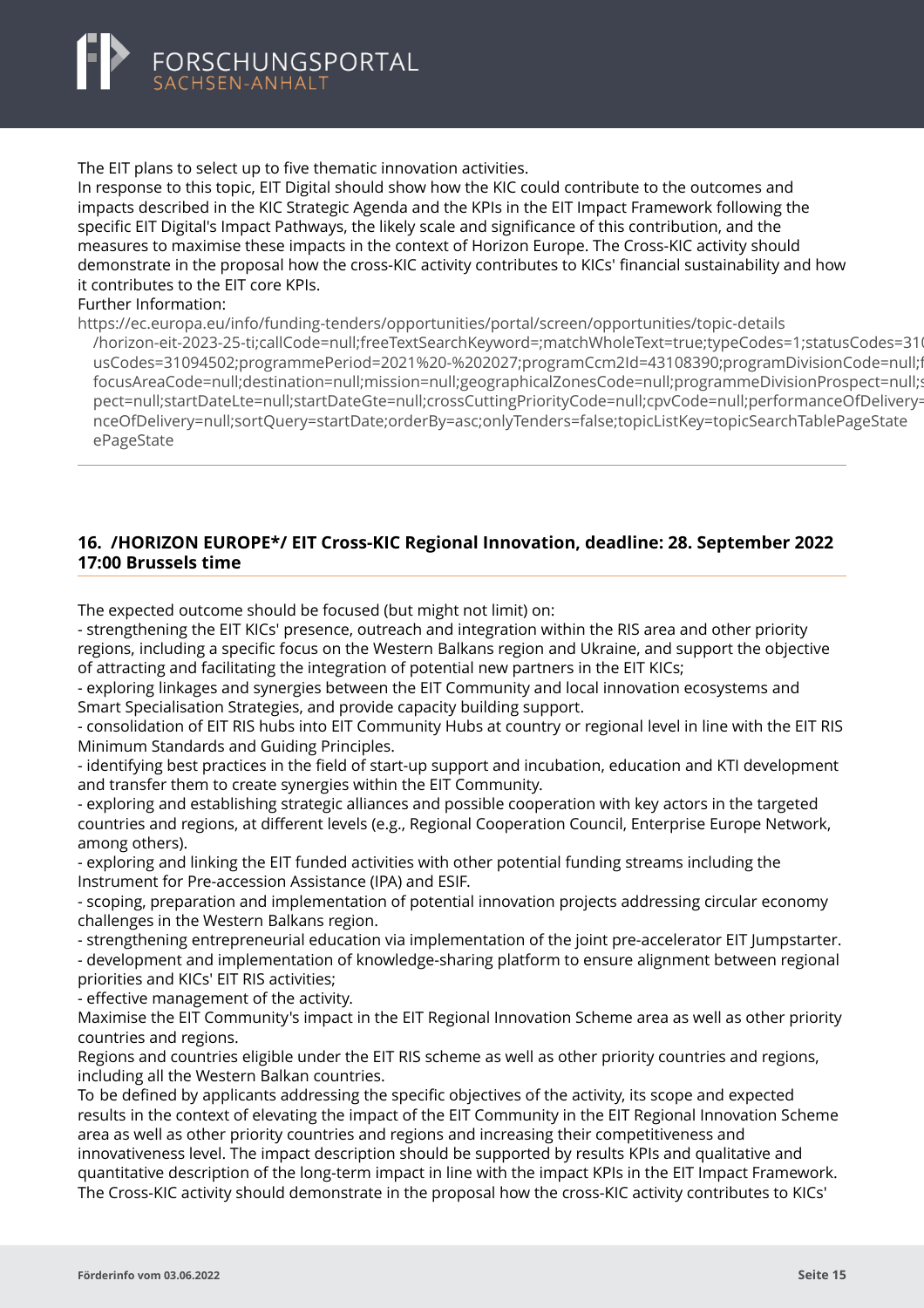#### <span id="page-17-0"></span>financial sustainability and how it contributes to the EIT core KPIs. Further Information:

https://ec.europa.eu/info/funding-tenders/opportunities/portal/screen/opportunities/topic-details [/horizon-eit-2023-25-cross-kic-regional-innovation;callCode=null;freeTextSearchKeyword=;matchWholeTe](https://ec.europa.eu/info/funding-tenders/opportunities/portal/screen/opportunities/topic-details/horizon-eit-2023-25-cross-kic-regional-innovation;callCode=null;freeTextSearchKeyword=;matchWholeText=true;typeCodes=1;statusCodes=31094502;programmePeriod=2021%20-%202027;programCcm2Id=43108390;programDivisionCode=null;focusAreaCode=null;destination=null;mission=null;geographicalZonesCode=null;programmeDivisionProspect=null;startDateLte=null;startDateGte=null;crossCuttingPriorityCode=null;cpvCode=null;performanceOfDelivery=null;sortQuery=startDate;orderBy=asc;onlyTenders=false;topicListKey=topicSearchTablePageState)xt=true;typ eText=true;typeCodes=1;statusCodes=31094502;programmePeriod=2021%20-%202027;programCcm2ld=43108390 0:programDivisionCode=null:focusAreaCode=null:destination=null:mission=null:geographicalZonesCode=null:progr =null:programmeDivisionProspect=null:startDateLte=null:startDateGte=null:crossCuttingPriorityCode=null:cpyCode =null;cpvCode=null;performanceOfDelivery=null;sortQuery=startDate;orderBy=asc;onlyTenders=false;topicListKey= opicListKey=topicSearchTablePageState

#### **17. /HORIZON EUROPE\*/ EIT Cross-KIC Strategic Outreach, deadline: 28. September 2022 17:00 Brussels time**

The expected outcome should be focused (but might not limit) on:

- further developing the activities of the existing Global Outreach Programme, delivered via the EIT Community hubs, with participation of several KICs, inter alia in Israel, USA, United Kingdom. Proposed activities should reflect EIT's knowledge triangle signature model and be fully aligned with the EU principles on Global Approach in R&I (1), as well as priorities under the bilateral international cooperation agreements between the EU and the respective outreach countries;

- exploring the feasibility and business model for the establishment of an EIT Hub in other strategic outreach locations of common interest for the EIT Community and in full alignment with the EU principles on Global Approach in R&I (2) and the revised EIT Strategic Framework on EIT Community Global Outreach Activities

- implementing of impactful activities linking the innovation ecosystem of Europe with that of the selected outreach locations through: forging synergies with global innovation leaders; attracting new talents and partners in the EIT Community and Europe as an innovation hotspot; contributing to thecore KPIs in the EIT Impact Framework; contributing to the financial sustainability of the participating KICs.

- developing a support scheme with quantifiable outputs supporting EIT and overall EU innovators and entrepreneurs in the selected outreach locations;

- providing a framework for the EIT Community platform to join efforts, resources, share good practices and lessons learnt form the implementation of the global outreach activities, supported by the cost-benefit analysis

- effective management of the activity.

The activity should maximise the EIT Community impact, transfer/ outreach the KTI EIT model, and contribute to the KICs financial sustainability through its global presence.

- further development of EIT community Hubs in USA (Silicon Valley), United Kingdom (London), Israel (Tel Aviv), and setting up of other potential locations of strategic interest;

- developing and start implementing activities contributing to the respective Hub's financial sustainability and where possible to the KICs' financial sustainability;

- linking the innovation ecosystem of Europe with that of the selected outreach locations;

- supporting EIT and overall EU innovators and entrepreneurs in the selected outreach locations, e.g., access to new partners and markets, soft landing services;

- development of the methodology and preparation a market study and business model for other strategic outreach locations in line with the EIT's strategic priorities.

Alignment with the EU principles on Global Approach in R&I and the EIT Strategic Framework for EIT Community Global Outreach Activities.

To be defined by applicants addressing the specific objectives of the activity, its scope and expected results in the context of elevating the impact of the EIT Community and improving its financial sustainability through expanding the KICs operations beyond Europe. The impact description should be supported by results KPIs and qualitative and quantitative description of the long-term impact. The results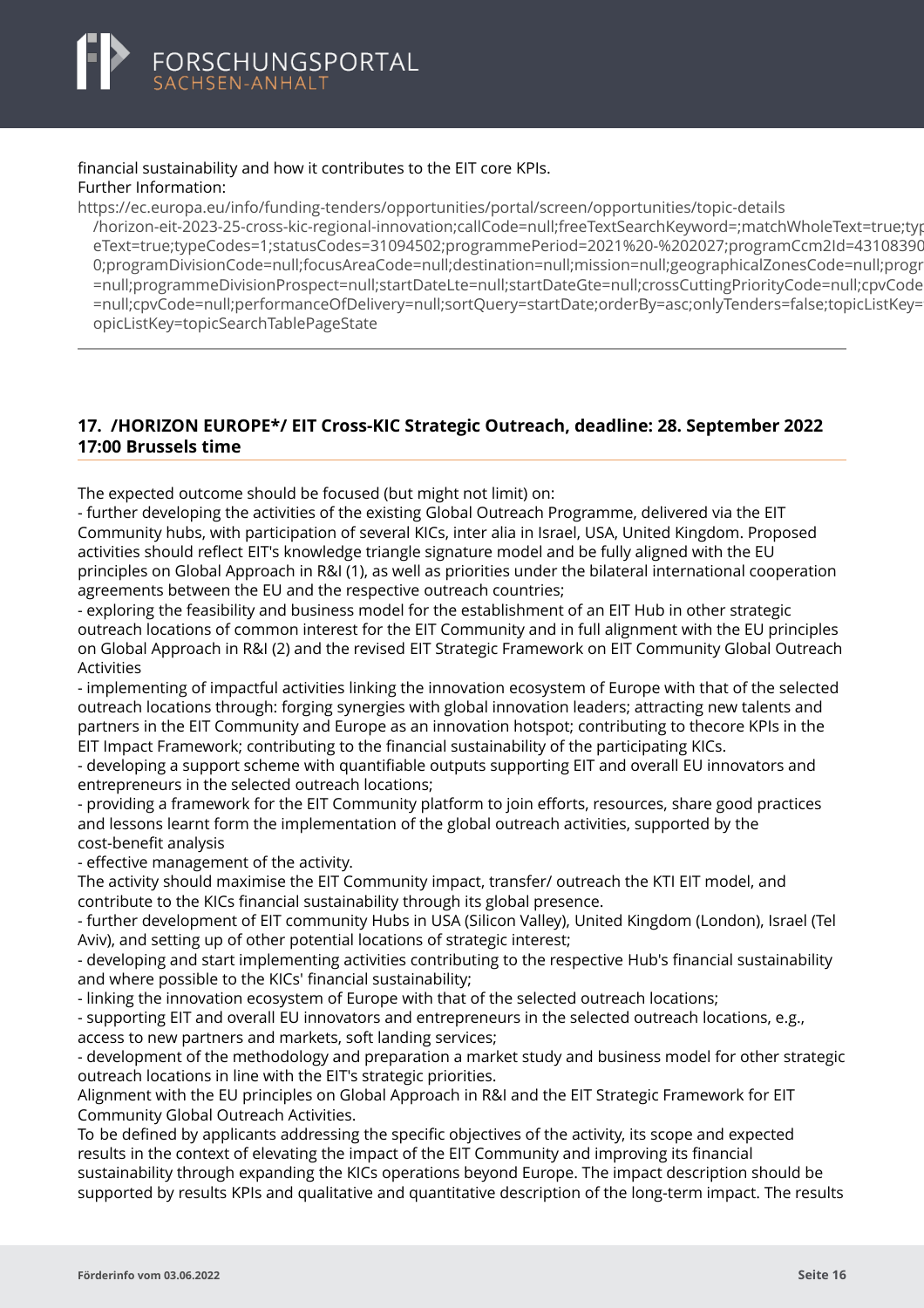<span id="page-18-0"></span>KPIs should be accompanied/ justified by the outputs KPIs (for example in relation to the financial sustainability area to indicate revenues to be generated by each location in short-term). The Cross-KIC activity should demonstrate in the proposal how the cross-KIC activity contributes to KICs' financial sustainability and how it contributes to the EIT core KPIs.

Further Information:

https://ec.europa.eu/info/funding-tenders/opportunities/portal/screen/opportunities/topic-details

[/horizon-eit-2023-25-cross-kic-strategic-outreach;callCode=null;freeTextSearchKeyword=;matchWholeTex](https://ec.europa.eu/info/funding-tenders/opportunities/portal/screen/opportunities/topic-details/horizon-eit-2023-25-cross-kic-strategic-outreach;callCode=null;freeTextSearchKeyword=;matchWholeText=true;typeCodes=1;statusCodes=31094502;programmePeriod=2021%20-%202027;programCcm2Id=43108390;programDivisionCode=null;focusAreaCode=null;destination=null;mission=null;geographicalZonesCode=null;programmeDivisionProspect=null;startDateLte=null;startDateGte=null;crossCuttingPriorityCode=null;cpvCode=null;performanceOfDelivery=null;sortQuery=startDate;orderBy=asc;onlyTenders=false;topicListKey=topicSearchTablePageState)t=true;type Text=true;typeCodes=1;statusCodes=31094502;programmePeriod=2021%20-%202027;programCcm2ld=43108390; ;programDivisionCode=null;focusAreaCode=null;destination=null;mission=null;geographicalZonesCode=null;progra null;programmeDivisionProspect=null;startDateLte=null;startDateGte=null;crossCuttingPriorityCode=null;cpvCode= null;cpvCode=null;performanceOfDelivery=null;sortQuery=startDate;orderBy=asc;onlyTenders=false;topicListKey=to picListKey=topicSearchTablePageState

#### **18. /HORIZON EUROPE\*/ EIT Cross-KIC Strategic Synergies, deadline: 28. September 2022 17:00 Brussels time**

The expected outcome should be focused (but might not limited) on:

- Enhanced impact through coordinated and joint approach by the EIT Community in EU policy priority areas (in particular in the area of Artificial Intelligence (AI), Circular Economy, Green Deal, New European Bauhaus and Women Entrepreneurship) and activities.

- development of sustainable joint activities in the key strategic areas, including support systems/ activities for ventures, promoting gender equality, citizens engagement activities, innovation projects or education activities run by the KICs.

- identification and dissemination of good practices and lessons learnt on policy level from implementation of the activities.

- engaging with the key stakeholders in the key strategic aeras to elevate the impact of the KICs activities.

- identifying and linking with the relevant other programmes in the key strategic areas.

- effective management of the activity.

Elevate the EIT Community impact in key strategic areas and to enhance the strength and visibility of the EIT KICs innovation ecosystem and positioning among key stakeholders.

Coordination of joint thematic and the key EIT's strategic agendas according to the EIT SIA 2021-2027 and EU policy priorities, with the participation of the majority of KICs.

Artificial Intelligence (in particular, joint project and support schemes and a common platform for EIT KICs and their partners to support and accelerate EIT AI start-ups and innovation activities, drive the EIT Community activities towards addressing the EIT's tasks in the EC policy documents, with a specific focus on the education and AI talent and skill development agenda with specific focus on women, exploring synergies and funding opportunities from investors and with other EU and non-EU funded programmes, exchange knowledge, investor networks, best practice and raise awareness and enhance the reputation of the EIT Community's AI activities).

Circular Economy collaboration (in particular to strengthen the already initiated KICs activities regarding Cross-KIC Circular Economy extending the collaboration with key EU stakeholders as DG ENV in different actions within the European Circular Economy Action Plan (i.e. Environmental Technology Verification Program (ETV)). This initiative shall allow participating KICs to offering joint forces regarding Circular Economy expertise in relevant initiatives as the European Circular Economy Stakeholder Platform (ECESP), Circular/Innovative Cities, Best Available Techniques Reference Documents (BREFs) to pool and create further non-technical knowledge regarding specific aspects affecting the adequate implementation of Circular Economy approaches, as well as facilitating the access to markets for innovative KICs solutions). Green Deal (in particular, explore synergies and funding opportunities with other EU and non-EU funded programmes in the Green Deal area);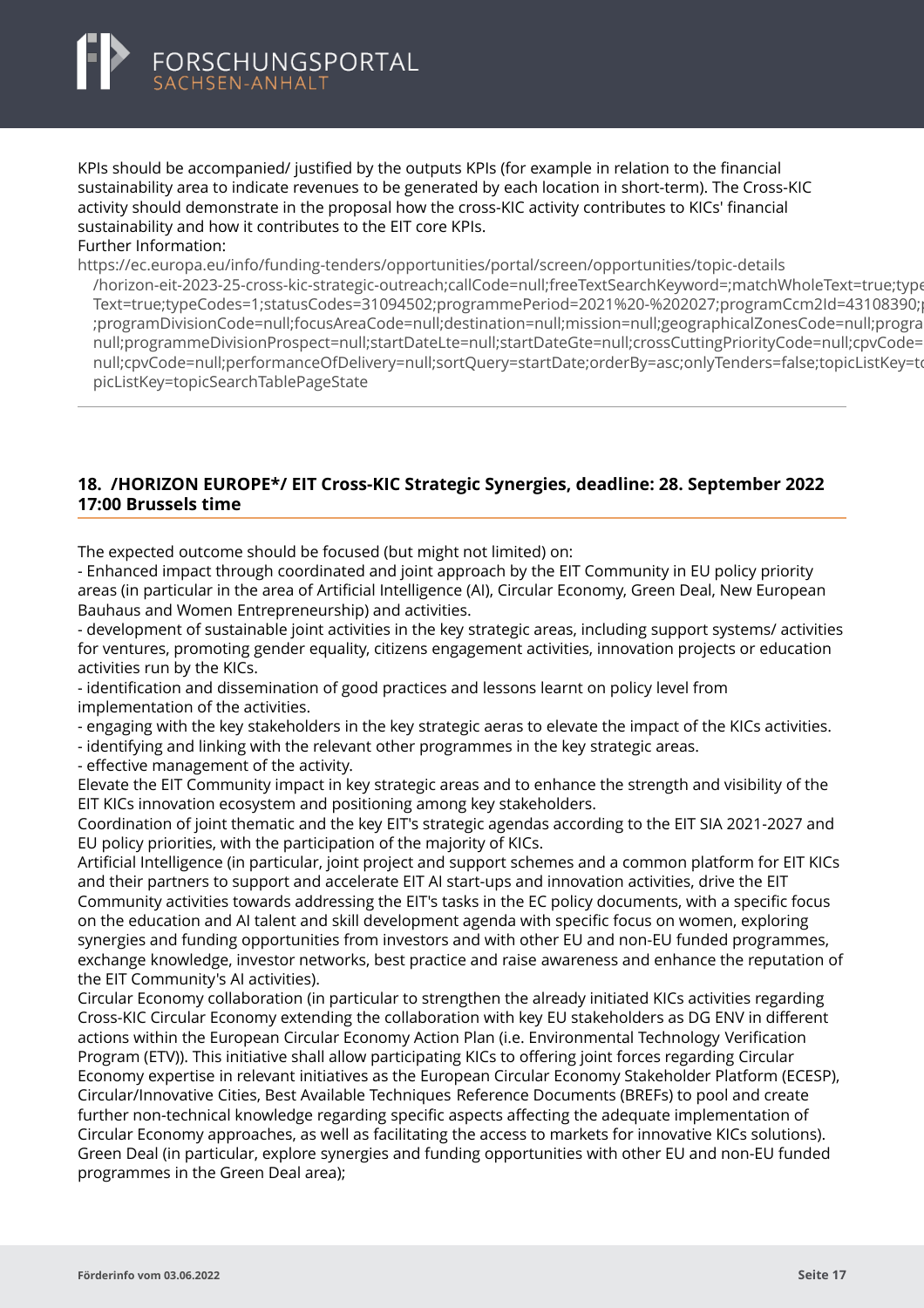## <span id="page-19-0"></span>FORSCHUNGSPORTAL

New European Bauhaus (in particular, build on the 2021-22 pilot, further link the EIT Community's activities related to acceleration, education/ skill development, community engagement, with the EU's NEB agenda, explore synergies and funding opportunities of EIT KICs and their partners with other EU and non-EU funded programmes), support the delivery phase of the NEB; create synergies and excellence networks with other NEB related programmes and stakeholders;

Women entrepreneurship (in particular, support networks of women start up leaders and women led venture capital firms/ investors, network of women leaders in the EIT community, and explore synergies and funding opportunities for women entrepreneurs; support women entrepreneurship and digital training of women; ensure that beneficiaries take all measures to promote equal opportunities, in line with the gender mainstreaming policies and gender equality plans).

Effective management of the activity.

To be defined by applicants addressing the specific objectives of the activity, its scope and expected results in the defined key strategic areas. The impact description should be supported by results KPIs and qualitative and quantitative description of the long-term impact in line with the impact KPIs in the EIT Impact Framework. The Cross-KIC activity should demonstrate in the proposal how the cross-KIC activity contributes to KICs' financial sustainability and how it contributes to the EIT core KPIs. Further Information:

https://ec.europa.eu/info/funding-tenders/opportunities/portal/screen/opportunities/topic-details [/horizon-eit-2023-25-cross-kic-strategic-synergies;callCode=null;freeTextSearchKeyword=;matchWholeTex](https://ec.europa.eu/info/funding-tenders/opportunities/portal/screen/opportunities/topic-details/horizon-eit-2023-25-cross-kic-strategic-synergies;callCode=null;freeTextSearchKeyword=;matchWholeText=true;typeCodes=1;statusCodes=31094502;programmePeriod=2021%20-%202027;programCcm2Id=43108390;programDivisionCode=null;focusAreaCode=null;destination=null;mission=null;geographicalZonesCode=null;programmeDivisionProspect=null;startDateLte=null;startDateGte=null;crossCuttingPriorityCode=null;cpvCode=null;performanceOfDelivery=null;sortQuery=startDate;orderBy=asc;onlyTenders=false;topicListKey=topicSearchTablePageState)t=true;typ eText=true;typeCodes=1;statusCodes=31094502;programmePeriod=2021%20-%202027;programCcm2ld=43108390 0;programDivisionCode=null;focusAreaCode=null;destination=null;mission=null;geographicalZonesCode=null;prograp =null:programmeDivisionProspect=null:startDateLte=null:startDateGte=null:crossCuttingPriorityCode=null:cpyCode =null;cpvCode=null;performanceOfDelivery=null;sortQuery=startDate;orderBy=asc;onlyTenders=false;topicListKey= opicListKey=topicSearchTablePageState

#### **19. /HORIZON EUROPE\*/ EIT Urban Mobility Business Plan 2023-2025, deadline: 28. September 2022 17:00 Brussels time**

The results of Business Plan 2023-2025 should contribute to the expected outcomes set out in the EIT Urban Mobility Strategic Agenda 2021-2027 over the medium term, and to the wider expected impacts and respective targets over the longer term.

- Relevant and appropriate EIT Urban Mobility Business Plan for 2023-2025 implementation of the KIC's multiannual strategy Strategic, demonstrating its excellence (including objectives and ambition; methodology; financial sustainability), its impact (including KIC's pathways towards impact; measures to maximise impact - dissemination, exploitation and communication) and its quality and efficiency of the implementation (including work plan and resources at portfolio level; capacity of participants and KIC Partnership as a whole).

- To address EIT Urban Mobility's target societal challenges and Knowledge Triangle Integration (KTI), contributing to achieving the future high-level results and impacts included in the EIT Impact Framework. - KIC's objectives/priorities in this Business Plan, describing its objectives using SMART criteria (specific, measurable, attainable, relevant and time-bound) and why are they pertinent to the KIC Strategic Agenda. The KIC's Business Plan 2023-2025, describing the activities at portfolio level aligned to the EIT Urban Mobility Strategic Agenda in the framework of the EIT Strategic Agenda 2021-2027.

In response to this topic, EIT Urban Mobility should show how the KIC could contribute to the outcomes and impacts described in the KIC Strategic Agenda and the KPIs in the EIT Impact Framework following the specific EIT Urban Mobility's Impact Pathways, the likely scale and significance of this contribution, and the measures to maximise these impacts in the context of Horizon Europe. Each activity included in the Business Plan should contribute to at least one core EIT KPI. Further Information: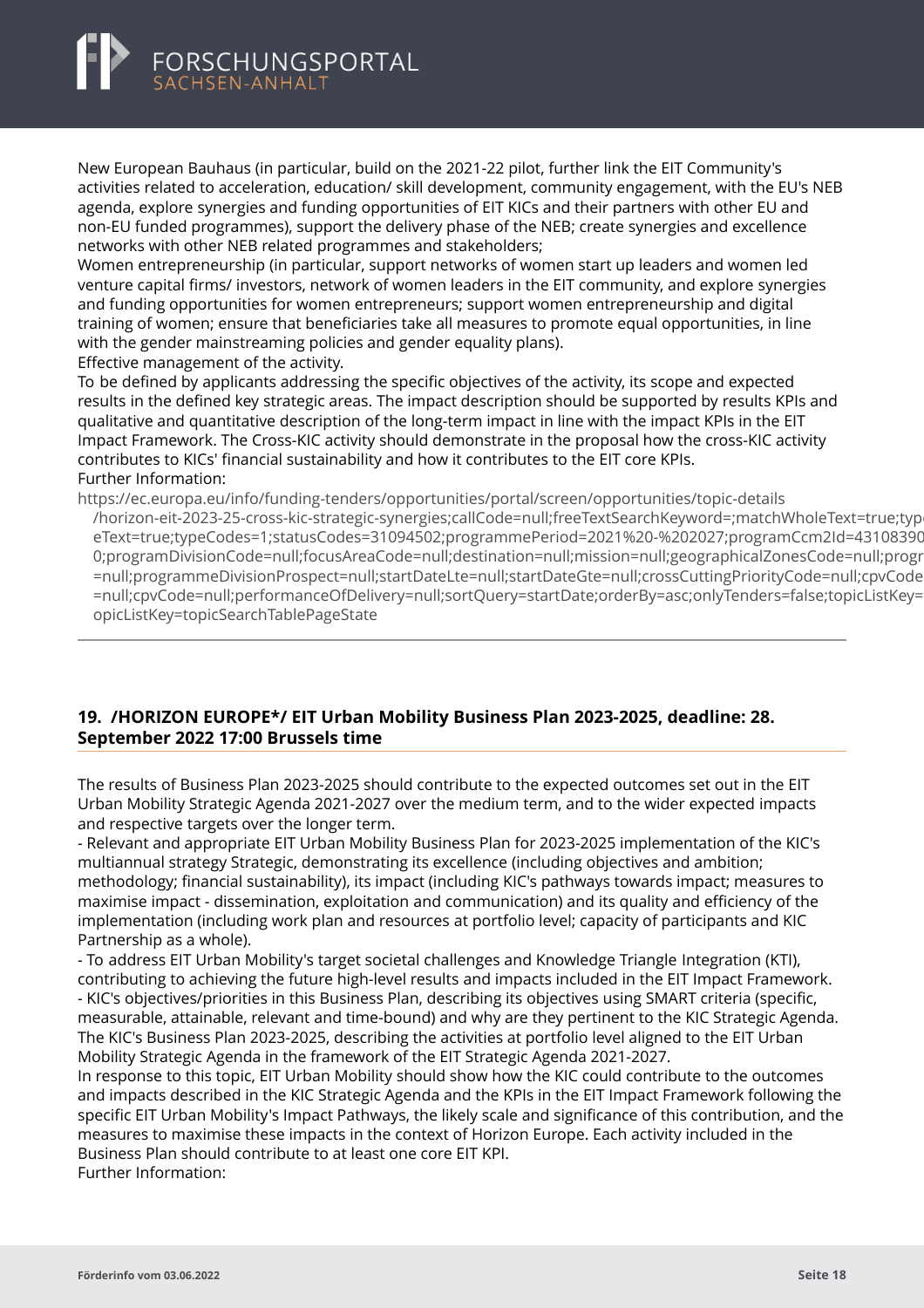<span id="page-20-0"></span>https://ec.europa.eu/info/funding-tenders/opportunities/portal/screen/opportunities/topic-details [/horizon-eit-2023-25-kic-eiturbanmobility;callCode=null;freeTextSearchKeyword=;matchWholeText=true;t](https://ec.europa.eu/info/funding-tenders/opportunities/portal/screen/opportunities/topic-details/horizon-eit-2023-25-kic-eiturbanmobility;callCode=null;freeTextSearchKeyword=;matchWholeText=true;typeCodes=1;statusCodes=31094502;programmePeriod=2021%20-%202027;programCcm2Id=43108390;programDivisionCode=null;focusAreaCode=null;destination=null;mission=null;geographicalZonesCode=null;programmeDivisionProspect=null;startDateLte=null;startDateGte=null;crossCuttingPriorityCode=null;cpvCode=null;performanceOfDelivery=null;sortQuery=startDate;orderBy=asc;onlyTenders=false;topicListKey=topicSearchTablePageState)ypeCodes= e;typeCodes=1;statusCodes=31094502;programmePeriod=2021%20-%202027;programCcm2Id=43108390;program DivisionCode=null:focusAreaCode=null:destination=null:mission=null:geographicalZonesCode=null:programmeDivi grammeDivisionProspect=null;startDateLte=null;startDateGte=null;crossCuttingPriorityCode=null;cpvCode=null;per Code=null;performanceOfDelivery=null;sortQuery=startDate;orderBy=asc;onlyTenders=false;topicListKey=topicSearchTablePageState ey=topicSearchTablePageState

#### **20. /HORIZON EUROPE/ Higher Education Institutions (HEI) Initiative 2023-2025, deadline: 28. September 2022 17:00 Brussels time**

As foreseen in the EIT Strategic Innovation Agenda (SIA) 2021-2027, the activities shall address primarily the capacity development of HEIs including:

- the exchange and implementation of best practices in knowledge triangle integration, including organisational learning, training for up-skilling and re-skilling, coaching and mentoring;

- the development of action plans on how to address identified needs in areas such as innovation management, start-up creation and development, technology transfer including intellectual property rights management, sustainability and climate neutrality by design, people and organisational management, the integration of gender approaches in innovation and engagement with local stakeholders and civil society; and

- the implementation of innovation capacity development action plans and follow-up actions. To create systemic impact in higher education at the institutional level, by supporting higher education institutions (HEIs) to increase their innovation and entrepreneurial capacity and better integrate into and engage with innovation ecosystems.

To ensure the success of the pilot higher education initiative, the EIT shall provide funding as well as specific guidance, expertise and coaching to participating HEIs and target HEIs from across Europe, paying particular attention to HEIs from countries (and regions in those countries) that are moderate and modest innovators and other low performing regions that wish to develop their innovation capacities and strengthen their innovation footprint and smart specialisation strategies.

Particular attention shall be paid to ensuring: an open and inclusive approach to attract HEIs beyond the KICs' partners aiming for wide geographical coverage; an inter-disciplinary and inter-sectoral approach; a broader participation of women in sectors where they are underrepresented; and a link with the EIT RIS, relevant thematic platforms and smart specialisation strategies, and the Policy Support Facility when appropriate.

As the initiative has been launched in 2021 with several calls for activities, it is expected, that projects launched before 2023 can continue in 2023-2025 (depending on their positive checkpoint assessment). And in 2023-2025 also set of new projects shall be selected through open calls (shall the EIT Governing Board decide in 2023 to continue).

The aim of the pilot higher education initiative is that the impact of the EIT reach beyond the KICs and contribute to the EIT's core mission of boosting sustainable economic growth and competitiveness by reinforcing the innovation capacity of Member States, in line with the Horizon Europe goals of fostering entrepreneurial and innovation skills in a lifelong learning perspective, including increasing the capacities of HEIs across Europe at the institutional level.

Further Information: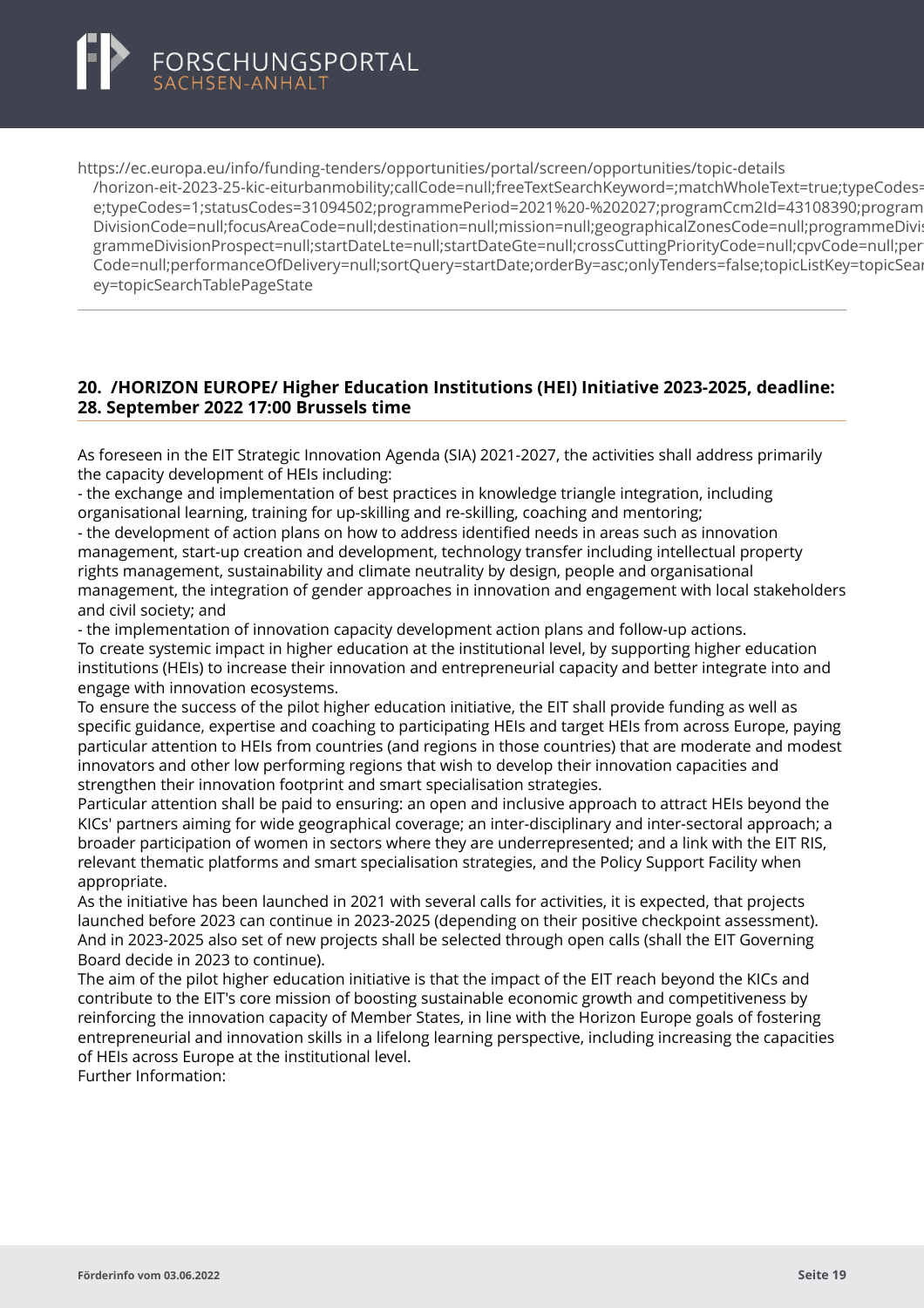<span id="page-21-0"></span>

https://ec.europa.eu/info/funding-tenders/opportunities/portal/screen/opportunities/topic-details [/horizon-eit-2023-2025-hei;callCode=null;freeTextSearchKeyword=;matchWholeText=true;typeCodes=1;st](https://ec.europa.eu/info/funding-tenders/opportunities/portal/screen/opportunities/topic-details/horizon-eit-2023-2025-hei;callCode=null;freeTextSearchKeyword=;matchWholeText=true;typeCodes=1;statusCodes=31094502;programmePeriod=2021%20-%202027;programCcm2Id=43108390;programDivisionCode=null;focusAreaCode=null;destination=null;mission=null;geographicalZonesCode=null;programmeDivisionProspect=null;startDateLte=null;startDateGte=null;crossCuttingPriorityCode=null;cpvCode=null;performanceOfDelivery=null;sortQuery=startDate;orderBy=asc;onlyTenders=false;topicListKey=topicSearchTablePageState)atusCodes=31094502;programmePeriod=2021%20-%202027;programCcm2Id=43108390;programDivisionCode=nu tatusCodes=31094502;programmePeriod=2021%20-%202027;programCcm2ld=43108390;programDivisionCode=nu ll;focusAreaCode=null;destination=null;mission=null;geographicalZonesCode=null;programmeDivisionProspect=nul rospect=null;startDateLte=null;startDateGte=null;crossCuttingPriorityCode=null;cpvCode=null;performanceOfDelive rmanceOfDelivery=null;sortQuery=startDate;orderBy=asc;onlyTenders=false;topicListKey=topicSearchTablePageState ablePageState

#### **21. /Sonstige/ Accelerating CCS Technologies - ACT4 Call, deadline: 12. September 2022 13:00 CEST, 1. Phase**

The goal of ACT is to accelerate and mature CCUS technologies through targeted funding of innovation and research activities.

ACT will address the technological, environmental, social, and economic challenges that will be required to accelerate CCUS. Priority will be given to projects that incorporate or address the European Strategic Energy Technology (SET) Plan Implementation research priorities (link) and/or focus on the Priority Research Directions (PRDs, link) Identified at the Mission Innovation CCUS Challenge Workshop (Houston 2017).

Successful projects shall facilitate the deployment of CCUS in the energy and industrial sectors. The ACT goal of accelerating the time to market for CCUS technology will require industrial involvement in research and innovation activities. Therefore, applications submitted to the ACT4 call must be industrial oriented. Projects must include higher Technology Readiness Levels (TRLs) of 5 and above, with the goal of advancing the TRL as a result of the project.

Applications within the following subjects are of special interest:

- Carbon capture: production of a pure CO2 stream from combustion and/or processes at the point of emissions.

- CO2 captured from hydrogen production facilities, power stations that use biomass or fossil fuels, hard to decarbonise heavy industry facilities (e.g., cement, iron & steel, chemicals), and natural gas processing plants.

- Examples of carbon capture technologies that could be considered for this Call include without limitation: chemical or physical absorption, cryogenic, membrane separation, chemical or physical adsorption, oxy-fuel combustion, and chemical looping.

- Carbon capture and transportation networks: integrated approaches combining multiple capture points and transportation infrastructure to link multiple specific capture sites to a common network.

- Point-to-point transportation via pipelines, ships, trains, or trucks with a single input CO2 stream.

- Direct carbon conversion: implementation of a process that directly absorbs carbon into a product at the point of emissions such as the creation of CO2-based products (e.g., fuels, chemicals, building materials). - Permanent Storage: captured CO2 is transported to a geological storage site and then injected deep

underground where it is permanently stored.

- Utilization to Storage via Enhanced Oil Recovery (EOR)/Enhanced Gas Recovery (EGR): the captured CO2 is transported to an oil-field and is used to stimulate more oil production, with the CO2 then being stored in the oil-depleted reservoir.

- Offshore CO2 storage: injection of CO2 into deep geological formations beneath the seabed (e.g., depleted oil and gas reservoirs and saline aquifers) for permanent storage.

- Clean Hydrogen Production: low-carbon hydrogen production from fossil sources combined with CCUS.

- Carbon dioxide removal (CDR):

- Biomass Carbon Removal and Storage (BiCRS)/ Bioenergy with Carbon Capture and Storage (BECCS): utilisation of biomass as an energy source and the capture and permanent storage of CO2 produced during the conversion of biomass to energy. Example: Power station fuelled with biomass and equipped with CCS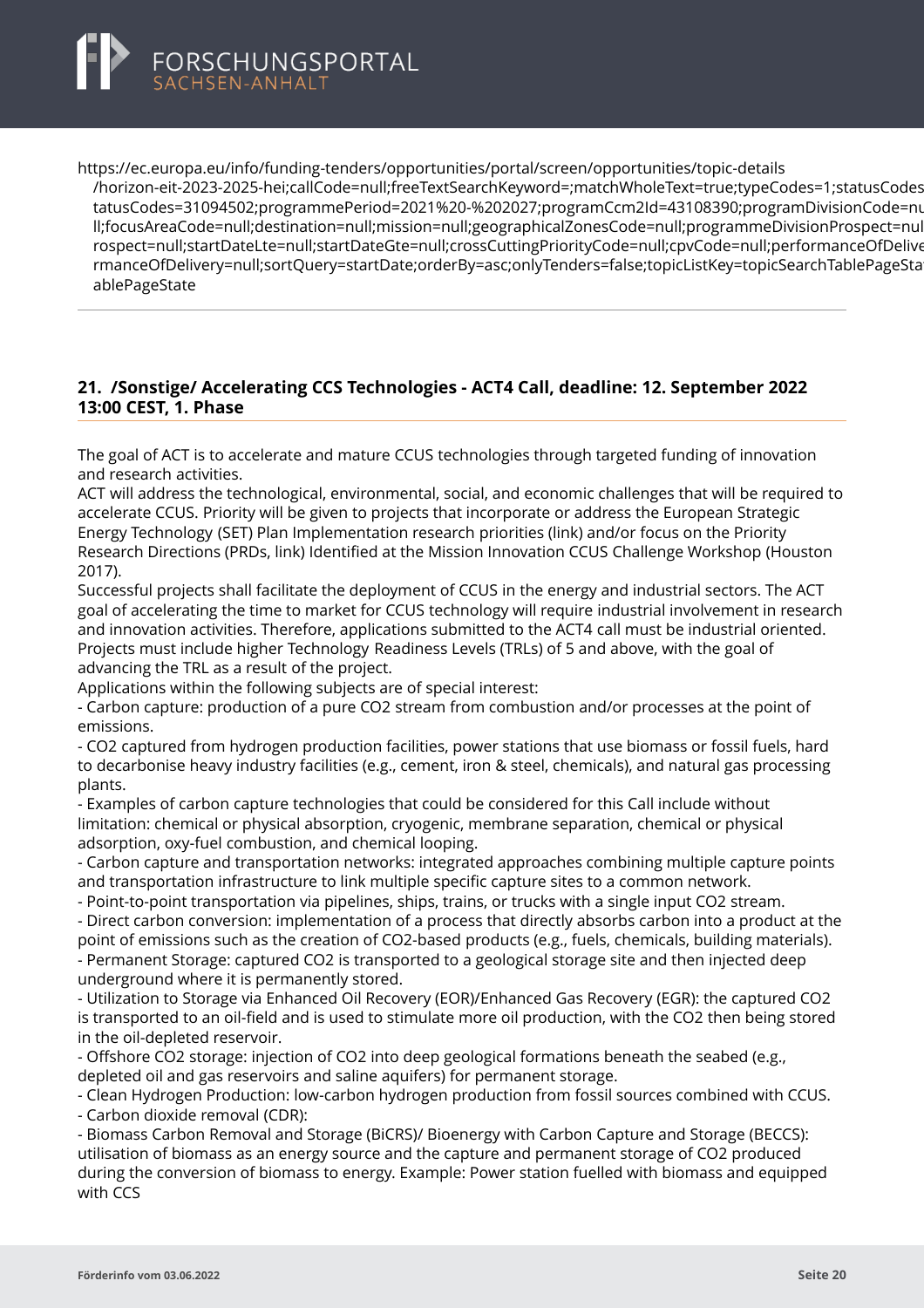<span id="page-22-0"></span>

- Direct Air Capture (DAC): production of pure CO2 stream from ambient air.

- In-situ carbon mineralization: CO2 captured, compressed, and stored in reactive geologic formations where CO2 in the fluid form mineralizes to produce water-insoluble calcium or magnesium carbonates, such as in basalts offshore.

The funding agencies involved in the call are:

- Canada, Province of Alberta - Emissions Reduction Alberta (ERA)

- Germany - Forschungszentrum Jülich GmbH, Projektträger Jülich (FZJ/PtJ)

- India - Department of Science and Technology (DST), Ministry of Science and Technology, Government of India

- Norway - The Research Council of Norway (RCN) and Gassnova (GN)

- United States - Department of Energy (DoE).

The total funds made available will be around 14 mill EUR.

Further Information:

<http://www.act-ccs.eu/calls>

#### **22. /Sonstige\*/ Informationsveranstaltung zu Marie-Sklodowska-Curie-Maßnahmen - Doctoral Networks und Postdoctoral Fellowship, 23. Juni 2022 14 Uhr**

Am 23.06.2021 führt das EU-Hochschulnetzwerk Sachsen-Anhalt in Kooperation mit der Nationalen Kontaktstelle (NKS) Marie Sk?odowska-Curie-Maßnahmen eine online-Veranstaltung zu den Marie-S.-Curie Doctoral Networks und Postdoctoral Fellowships im europäischen Forschungsrahmenprogramm Horizon Europe durch.

Von 14:00 bis 15:15 Uhr erhalten Sie Informationen in englischer Sprache zu den Postdoctoral Fellowships, mit denen Forschungsprojekte erfahrener Wissenschaftler\*innen innerhalb und außerhalb Europas gefördert werden.

Von 15:45 bis 17:00 Uhr werden Sie in deutscher Sprache über die Doctoral Networks informiert, die Fördermöglichkeiten für wissenschaftliche Netzwerke und die Ausbildung von Promovierenden bieten. Weitere Informationen:

<https://www.euhochschulnetz-sachsen-anhalt.de/msca2022.html>

#### **23. /Sonstige\*/ Europa Café: Wissenschaft + Wirtschaft = Ausgründung? Wie wirken EU-Projekte in Sachsen-Anhalt?, 28. Juni 2022 15 Uhr**

Das Finale der Europa-Café-Reihe von EU-Hochschulnetzwerk Sachsen-Anhalt und Enterprise Europe Network Sachsen-Anhalt für dieses Semester beschäftigt sich mit der Möglichkeit der Ausgründung nach erfolgreich abgeschlossenen Forschungsprojekten.

Am 28. Juni 2022 von 15:00 bis 16:00 Uhr wird sich der Transfer und Gründerservice der Martin-Luther-Universität Halle-Wittenberg vorstellen, einen Einblick in Gründungsprozesse geben und über das Unterstützungsangebot an der Universität informieren.

Im Anschluss erfahren wir an realen Beispielen, wie sich der Weg von einer Forschungsidee bis hin zur Ausgründung gestalten kann. Dazu werden sich zwei Unternehmer aus Sachsen-Anhalt vorstellen und von Ihren Erfahrungen berichten.

Weitere Informationen:

<https://www.euhochschulnetz-sachsen-anhalt.de/EuropaCafe.html>